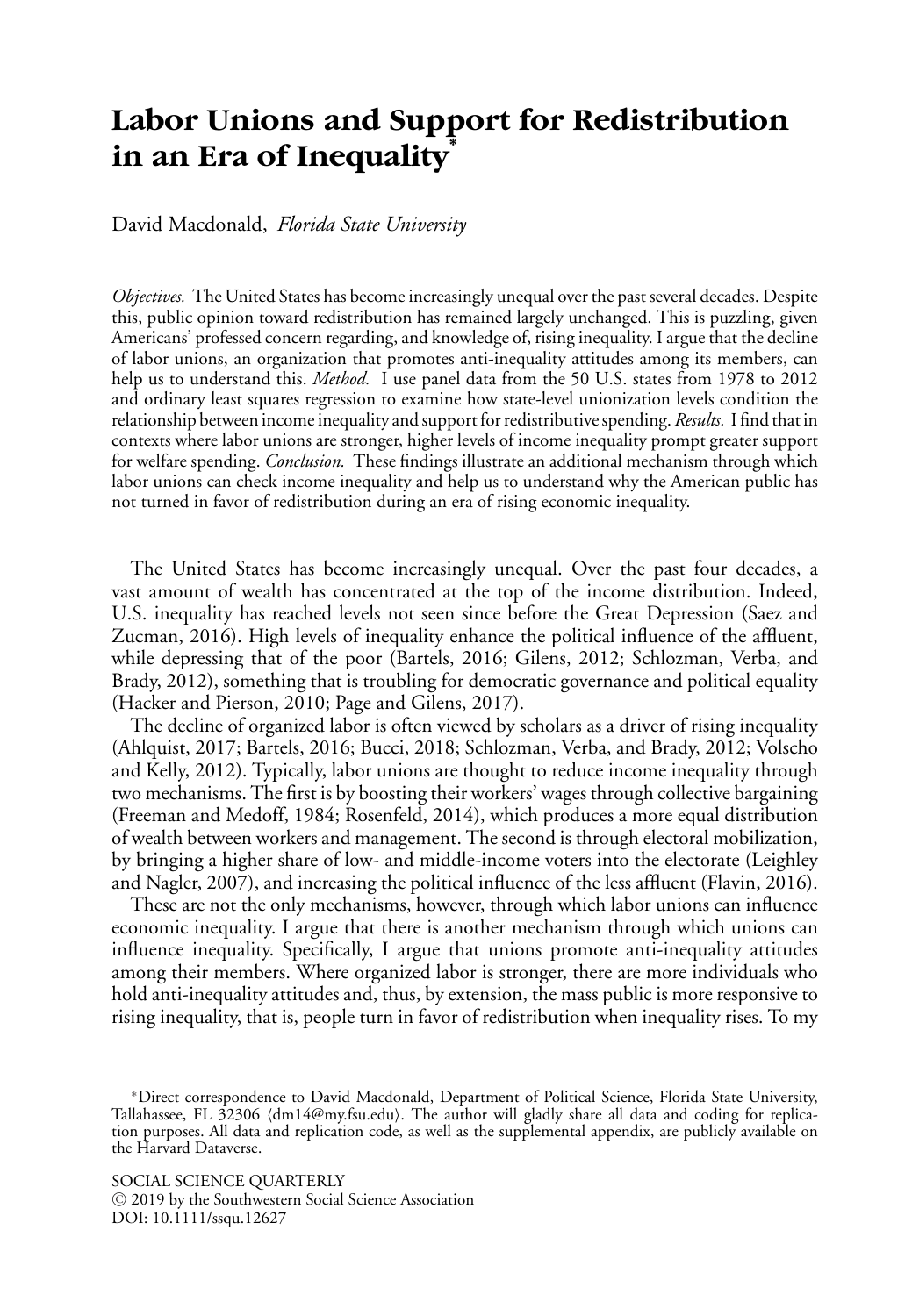knowledge, no study to date had investigated the conditioning effect of unionization on the relationship between inequality and public opinion about government welfare spending.

I draw upon recent work that illustrates labor unions' capacity to shape their members' political attitudes and clarify their economic self-interest (Ahlquist and Levi, 2013; Iversen and Soskice, 2015; Kim and Margalit, 2017; Mosimann and Pontusson, 2017). Using survey data from the 2012 American National Election Study (ANES), 2004 National Annenberg Election Study (NAES), and aggregate panel data across the 50 U.S. states from 1978 through 2012, I show that union members are more aware of, and more concerned about, rising income inequality. Furthermore, in states with higher levels of union membership, the mass public *responds* to rising inequality by demanding more redistribution.

These findings contribute to our understanding of the political consequences of declining union membership, highlighting one such consequence—decreased support for economic redistribution. They can also shed light on a theoretically puzzling relationship between income inequality and support for redistribution, specifically that there has been little change in public demand for redistribution, even among the less affluent, despite decades of rising inequality (Kelly and Enns, 2010; Shaw and Gaffey, 2012). This is particularly puzzling, given that Americans favor lower levels of inequality (Page and Jacobs, 2009; McCall, 2013), and are well aware that it has risen over the past several decades (Kelly and Enns, 2010).

I argue that it is not simply political ignorance, apathy regarding inequality, nor acceptance of an unequal status quo (Bartels, 2016; Hayes, 2014; Trump, 2018) that has prevented U.S. public opinion from turning in favor of economic redistribution over the past several decades. The decline of labor unions, an organization that promotes proredistributive attitudes, and conditions public responsiveness to income inequality, has also played an important role. The decline of unions has political implications, not only depressing voter turnout among the less affluent (Leighley and Nagler, 2007), but also weakening a source of pro-redistributive attitudes. This can in turn reduce public pressure on government to address the issue of high, and rising, income inequality.

### **Inequality and Public Opinion Toward Redistribution**

Models of democracy and inequality (Meltzer and Richard, 1981) assume that when inequality rises, the public will respond by demanding greater redistribution because the median voter can be better off economically by supporting government redistribution. In this sense, democracy should be "self-correcting" in terms of addressing income inequality, with higher inequality leading to greater demand for redistribution. This has not been observed in many democracies (Benabou, 2000), including the United States (Kelly and Enns, 2010; Luttig, 2013; Wright, 2018), which stands out as one of the most unequal OECD (Organisation for Economic Co-operation and Development) countries.<sup>1</sup>

Polls consistently show that Americans are opposed to high levels of inequality (Page and Jacobs, 2009; McCall, 2013), and that people are well aware that inequality is higher today than in decades past (Kelly and Enns, 2010).2 Despite this, there has been little observed responsiveness to rising inequality, that is, public opinion shifting in a pro-redistributive direction, and we lack a satisfactory answer as to why this is the case.

<sup>&</sup>lt;sup>1</sup>Among the 35 OECD countries, the United States ranks as the third most unequal, after posttax redistribution, with a Gini coefficient of 0.39. Only Turkey, Chile, and Mexico ranked higher https://data.oecd.org/inequality/income-inequality.htm).<br><sup>2</sup>See (http://www.aei.org/wp-content/uploads/2015/04/Political-Report-May-2015.pdf ).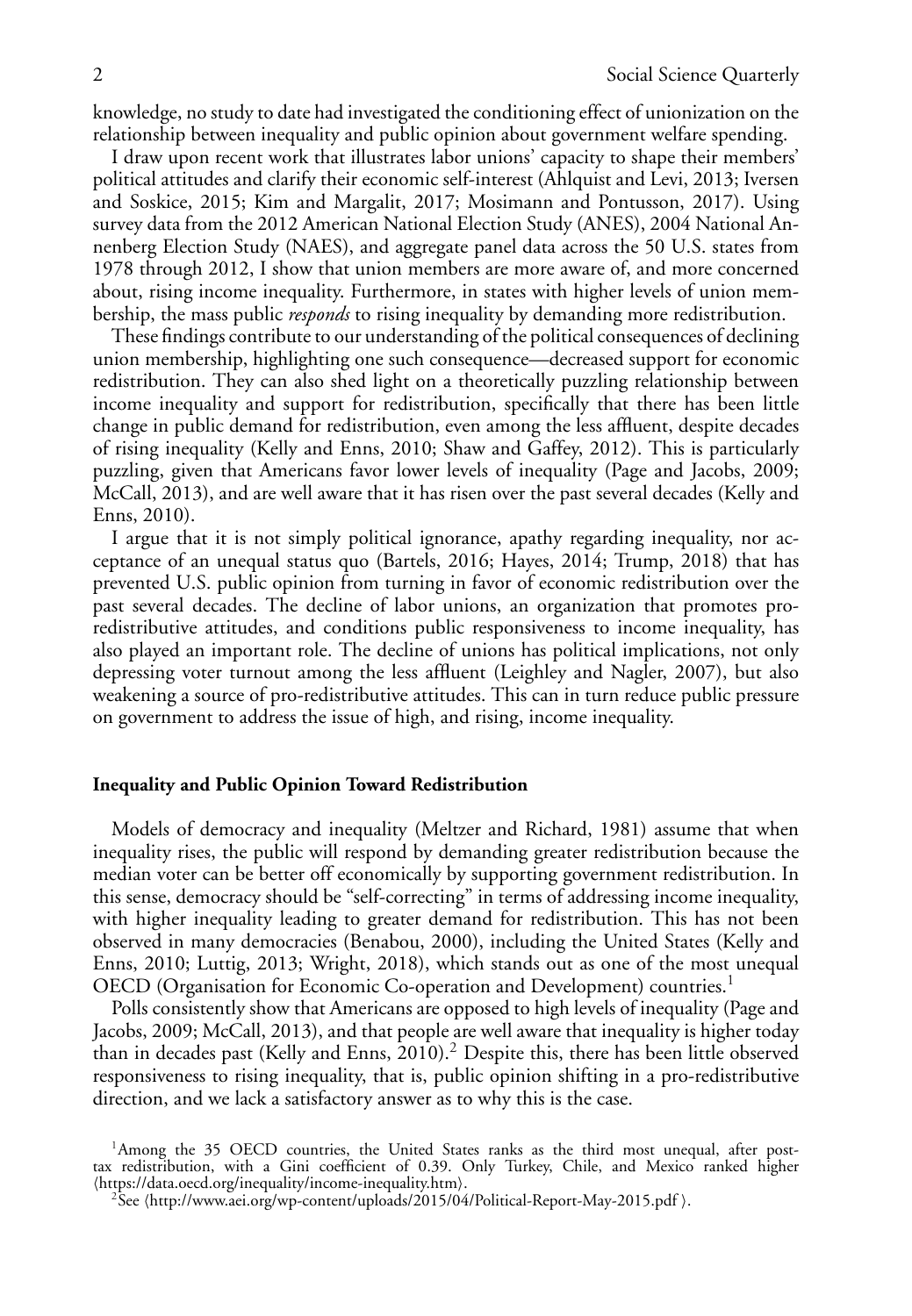### *Unions and Support for Redistribution* 3

Not all works find that people are unresponsive to income inequality, with several studies finding that higher levels of local inequality depress belief in American meritocracy (Newman, Johnston, and Lown, 2015), and boost support for organized labor (Newman and Kane, 2017), and political candidates who support inequality-reducing policies (Newman and Hayes, 2017). Experimental evidence also shows that information regarding the extent of inequality can prompt support for redistribution (Boudreau and MacKenzie, 2018; McCall et al., 2017). Overall, however, findings are mixed (Franko, 2016), and in the aggregate, we have observed little movement in support for redistribution during an era of rising income inequality. I argue that the decline of labor unions can help us to understand why a mass public that cares about inequality and is aware of its rise has not responded in the expected direction—by demanding greater government redistribution.

#### **How Labor Unions Influence Opposition to Inequality**

There are theoretical reasons to expect a link between union membership and attitudes toward inequality. The primary objective of labor unions is to bargain on behalf of workers, primarily seeking to increase wages, and promote a more egalitarian distribution of earnings in the workplace by "compressing pay," that is, increasing the wages of rank-and-file employees and limiting the compensation of management (Freeman and Medoff, 1984). Indeed, unionized workers have higher wages and more generous benefits than do their nonunionized counterparts (Rosenfeld, 2014; Western and Rosenfeld, 2011), and working poverty is lower in U.S. counties with high levels of unionization (Brady, Baker, and Finnigan, 2013). Labor unions have been linked to more liberal public policy and lower inequality (Becher, Stegmueller, and Käppner, 2018; Bucci, 2018; Franko, Kelly, and Witko, 2016; Kelly and Witko, 2012; Radcliff and Saiz, 1998), as well as greater demand for redistribution and liberal public policy (Franko, 2016), at the U.S.-state level, and greater political equality in representation (Ellis, 2013; Flavin, 2016). In a recent review, Ahlquist (2017) notes that higher levels of unionization have been linked to lower levels of income inequality, both in the United States and cross-nationally.

Politically, labor unions have long favored a higher minimum wage, universal healthcare, more generous pensions, and a strong social safety net. Unions have also protested against high levels of executive compensation, particularly at the expense of rank-and-file employees (Lichtenstein, 2013; Western and Rosenfeld, 2011). Furthermore, unions disproportionately support the pro-redistributive (compared to the Republicans) Democratic Party (Anzia and Moe, 2016; Dark, 1999; Jansa and Hoyman, 2018), endorsing candidates and mobilizing their members for political action on behalf of union-backed candidates and ballot initiatives (Asher et al., 2001; Flavin and Radcliff, 2011; Flavin and Hartney, 2015; Francia and Bigelow, 2010; Francia and Orr, 2014; Kerrissey and Schofer, 2013; Radcliff and Davis, 2000; Zullo, 2004) . The egalitarian norms that labor unions promote, along with general support for left-leaning politicians and liberal policies, should not be lost upon their members. Indeed, a recent literature has examined the ability of labor unions to influence their members' political attitudes, arguing that unions disseminate information and communicate with members, and through their political activity and collective bargaining tactics, promote norms of egalitarianism and altruism (Ahlquist, 2017; Ahlquist and Levi, 2013).

In short, I argue that labor unions promote economically egalitarian attitudes among their members and increase opposition to economic inequality. When organized labor is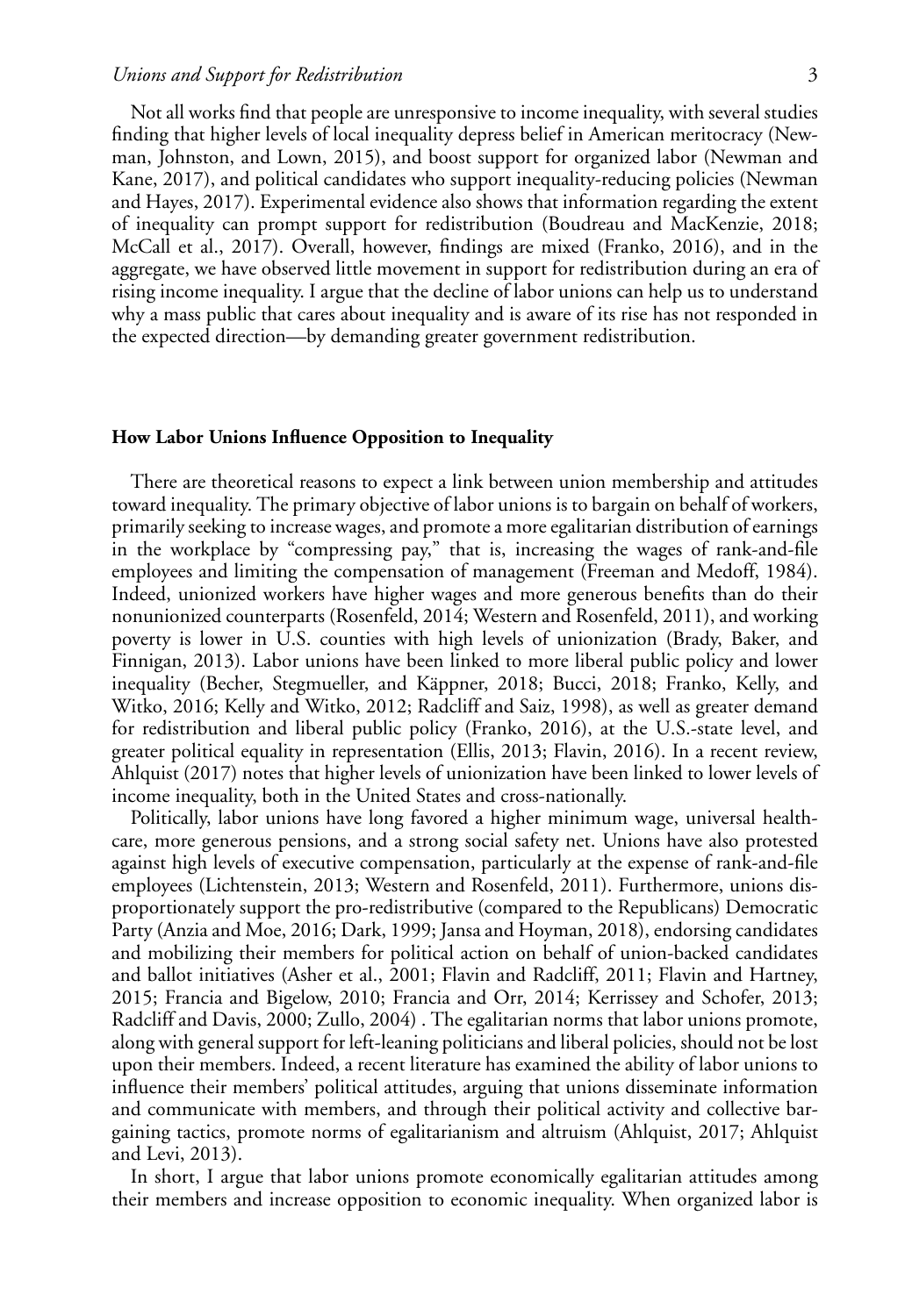#### FIGURE 1

# Union Communications to Members on the Issue of Income Inequality



stronger, that is, in a particular state, that means there are more individuals in the mass public who are union members, and are thus being exposed to an "anti-inequality" environment.

# *Illustrating the Mechanisms*

I argue that labor unions shape their members' attitudes on the issue of income inequality, shifting them in a more egalitarian direction, through two mechanisms: direct information provision and facilitation of workplace discussion. Though I cannot directly test these mechanisms, that is, observe specific union communications to their members on the issue of inequality, and then assess how union members internalized this information, nor directly observe union-based discussion about economic inequality, I attempt to bring a variety of indirect evidence to bear, showing that, first, labor unions do emphasize the issue of inequality and, second, that unions—by facilitating workplace discussion—can shape their members' attitudes on this issue. To make this argument, I draw on recent work that has demonstrated the capacity of labor unions to shape their members' political attitudes on economic issues (Ahlquist, Clayton, and Levi, 2014; Kim and Margalit, 2017; Mosimann and Pontusson, 2017).

Labor unions provide their members with information about political issues, via newsletters, emails, and social media. See, for example, Figure 1, which shows a recent tweet and report on pay differentials from the AFL-CIO, the largest union organization in the United States, emphasizing the norm of wage equality and economic fairness, informing members about the issue of income inequality, and clearly emphasizing organized labor's position. The AFL-CIO not only sends out communications to its members, but also publishes a yearly report on pay differentials, entitled the "Executive PayWatch Database." These data are prominently featured on the AFL-CIO's website, and list the highest-paid CEOs in the United States and show the ratio between the CEO and the median employee for hundreds of companies, from Walmart—where the CEO makes over \$9,000 an hour compared to \$9.00 an hour—to McDonald's, Johnson & Johnson, and Capital One.<sup>3</sup> This information is highlighted by union leadership such as AFL-CIO President Richard Trumka, and

 $3$ See (https://pr-paywatch-aflcio.pantheonsite.io/paywatch/company-pay-ratios).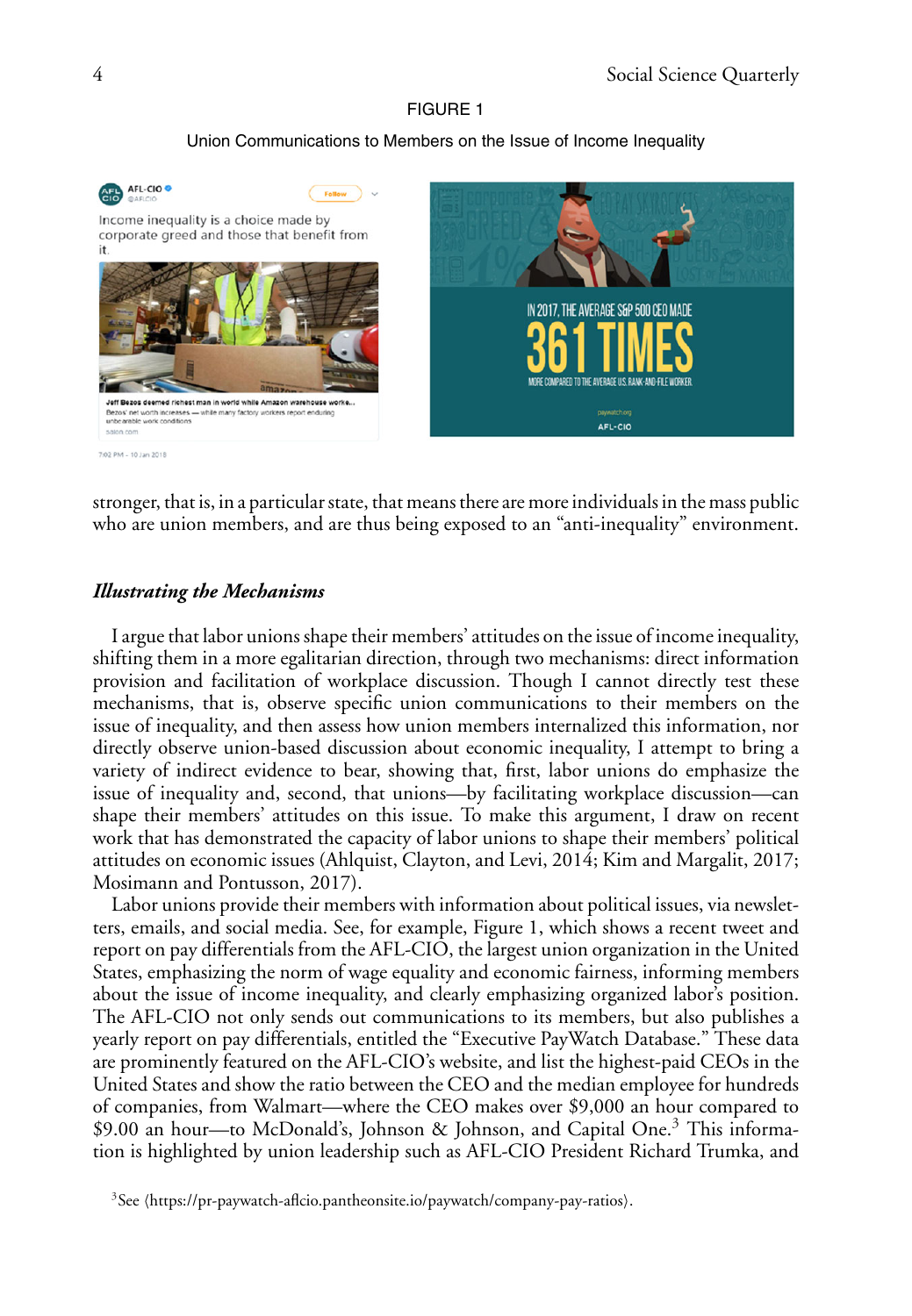|                                   | 0 Davs                          | 1–2 Davs                        | 3–4 Davs                       | 5–7 Days                       |
|-----------------------------------|---------------------------------|---------------------------------|--------------------------------|--------------------------------|
| Union members<br>Nonunion members | 31.2% (1.969)<br>38.1% (18.183) | 24.9% (1.542)<br>26.4% (12,585) | 19.5% (1.210)<br>17.4% (8.278) | 23.9% (1,483)<br>18.0% (8,600) |

TABLE 1 Union Membership and Workplace Discussion of Politics

NOTE: The sample is restricted to people who are currently employed. The number of observations is in parentheses. A bivariate regression of the number of days discussing politics in the past week (0–7) on union membership (1,0) was statistically significant ( $t = 13.03$ ,  $p = 0.000$ ). SOURCE: 2004 NAES.

receives attention and coverage from the mass media and from prominent politicians.<sup>4</sup> For example, in a 2017 speech, AFL-CIO President Richard Trumka said that "income inequality was tearing apart the United States and the entire world" and "the mission of the labor movement is to fight back against the forces responsible for widening the income gap."<sup>5</sup>

In addition, union organizations such as these send members information on salient legislation, via an online legislative scorecard.<sup>6</sup> This provides information on how legislators voted and illustrates the union's stances on key issues such as the 2018 Fiscal Year Budget Resolution. The AFL-CIO opposed this bill, arguing that "it cuts programs like Medicare, Medicaid and other income security programs that provide critical support to our nation's most vulnerable population by \$4.1 trillion over the next decade to pay for trillions of dollars in tax giveaways for millionaires and major corporations."

These are certainly not the only ways through which unions can provide information to their members, but they are illustrative of one such way—via online activity.

Another is through workplace discussion. Data from the 2004 NAES, presented in Table 1, show that union members are significantly more likely to discuss politics at work, a finding consistent with Kerrissey and Schofer (2013), who show that union members are significantly more politically active and engaged than their nonunion counterparts. Although I cannot directly observe workplace discussion about inequality, it seems plausible that at least some political discussion centers around the issue of economic inequality, particularly given that union leadership frequently emphasizes issues relating to wage equality and leveling of the economic playing field.

Information dissemination such as this, as well as workplace discussion of political issues, has the potential to influence members' political attitudes. Indeed, past research has found that union members pay attention to the policy stances taken by their union and form their attitudes based in part on the position of their union, following not only top-down cues from the union, but also being influenced by workplace discussion and union-based socialization.

Ahlquist, Clayton, and Levi (2014) illustrate this in a study of dockworkers on the U.S. West Coast in the International Longshore Warehouse Union (ILWU). They found that members of the union were more willing to take a protectionist stance on trade policy, following the ILWU's position, even though this stance cut against their material

bernie-both-complain-about-excessive-ceo-pay-but-the-average-ceo-makes-less-than-hillarys-speaking-fee/).<br><sup>5</sup>See (https://www.peoplesworld.org/article/as-afl-cio-convention-opens-trumka-emphasizes-need-to-<br>battle-income-in

 ${}^{6}$ See (https://aflcio.org/scorecard/votes).

<sup>4</sup>See https://aflcio.org/press/releases/ceo-pay-increases-347-times-average-workers; http://money.cnn. com/2018/05/22/news/economy/ceo-pay-afl-cio/index.html); (http://www.aei.org/publication/hillary-and-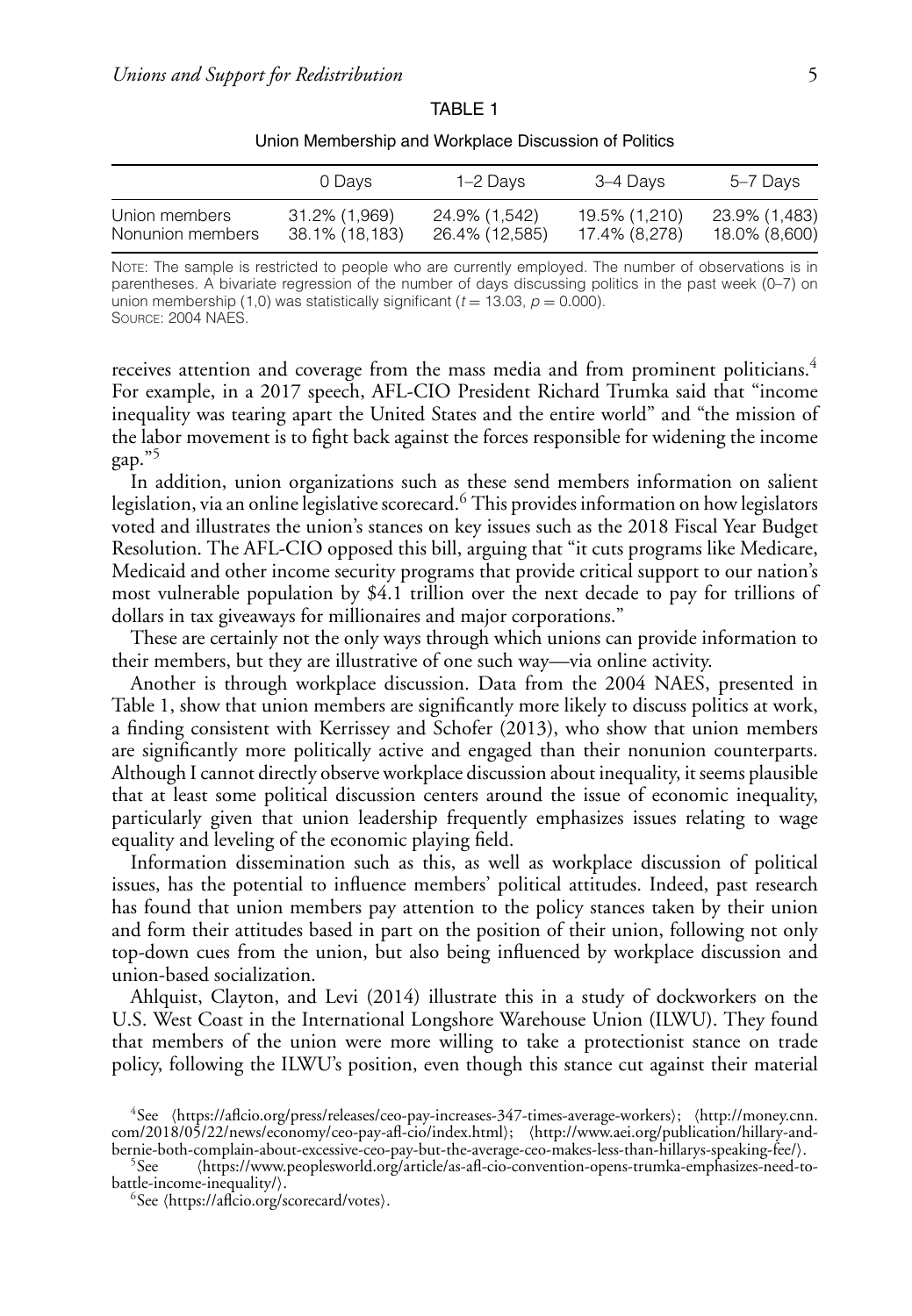|--|--|

|                  | Much          | Somewhat      | About       | Somewhat    | Much         |
|------------------|---------------|---------------|-------------|-------------|--------------|
|                  | Larger        | Larger        | the Same    | Smaller     | Smaller      |
| Union members    | 67.1% (378)   | 17.9% (101)   | 11.5% (65)  | $1.6\%$ (9) | $1.8\%$ (10) |
| Nonunion members | 56.3% (2.948) | 22.1% (1,159) | 15.7% (824) | 3.9% (202)  | 1.9% (102)   |

Union Membership and Knowledge of Rising Inequality

NOTE: Question asks about the difference in incomes between rich and poor people in the United States today compared to 20 years ago. The number of observations is in parentheses. A bivariate regression of knowledge of rising inequality (1–5) on union membership (1,0) was statistically significant ( $t = 4.62$ ,  $p = 0.000$ ).

SOURCE: 2012 ANES.

self-interest. Ahlquist, Clayton, and Levi also found that ILWU members who had more exposure to union communications and who engaged in more frequent workplace discussion were more likely to have an opinion on trade policy, and were more likely to have an opinion that is consistent with the union position. Specifically, ILWU members were more likely to support restrictions on imports and less likely to express confidence in NAFTA. Ahlquist, Clayton, and Levi attribute these findings to ILWU communications via the union newspaper, workplace discussion, and a "socialization" mechanism that shapes workers' political attitudes.

Kim and Margalit (2017) similarly found that union positions on trade policy influenced members' attitudes, showing that workers (across a variety of industries) were more aware of their union's position on trade policy—particularly when union communications were more frequent. Workers were also more likely to hold a trade policy position in line with their union compared to nonunionized workers in the same industry. Kim and Margalit also showed that a sharp shift in the United Auto Worker's (UAW) union in 2010, from supporting to opposing the U.S.–Korea Free Trade Deal, led to a substantively large and significant shift in UAW members' attitudes on this policy, a shift consistent with changes in the UAW's position. There was no similar shift among nonunionized workers in the auto industry. Kim and Margalit attribute this to the ability of union communications, workplace discussion, and socialization to influence people's political attitudes.

Clearly, labor unions have the ability to shape their members' attitudes on trade policy. Mosimann and Pontusson (2017) use European Social Survey data from 2002 to 2014 to show that this extends to redistributive attitudes as well. They argue that this results from unions' promotion of egalitarian norms and facilitation of workplace discussion that allows for information to spread (Iversen and Soskice, 2015; Putnam, 2000), as well as a sense of altruism and "linked fate" with other workers (Ahlquist and Levi, 2013) that unions promote. This, Mosimann and Pontusson show, makes all workers, but particularly those in unions with a larger share of low-income employees, an environment where compression of wage differentials is more likely to be pursued, and thus norms of egalitarianism more likely to be emphasized, more favorably inclined toward reducing income inequality.

In short, both top-down union information dissemination and workplace discussion of politics, which can help inform and socialize union members, should shape attitudes toward economic inequality. If this was not the case, then we should not observe any differences between union and nonunion members' attitudes on the issue of economic inequality. Table 2 shows that union members are significantly more likely than their nonunion counterparts to be aware of rising income inequality, with 67 percent of union members stating that the differences between rich and poor have gotten much larger in the past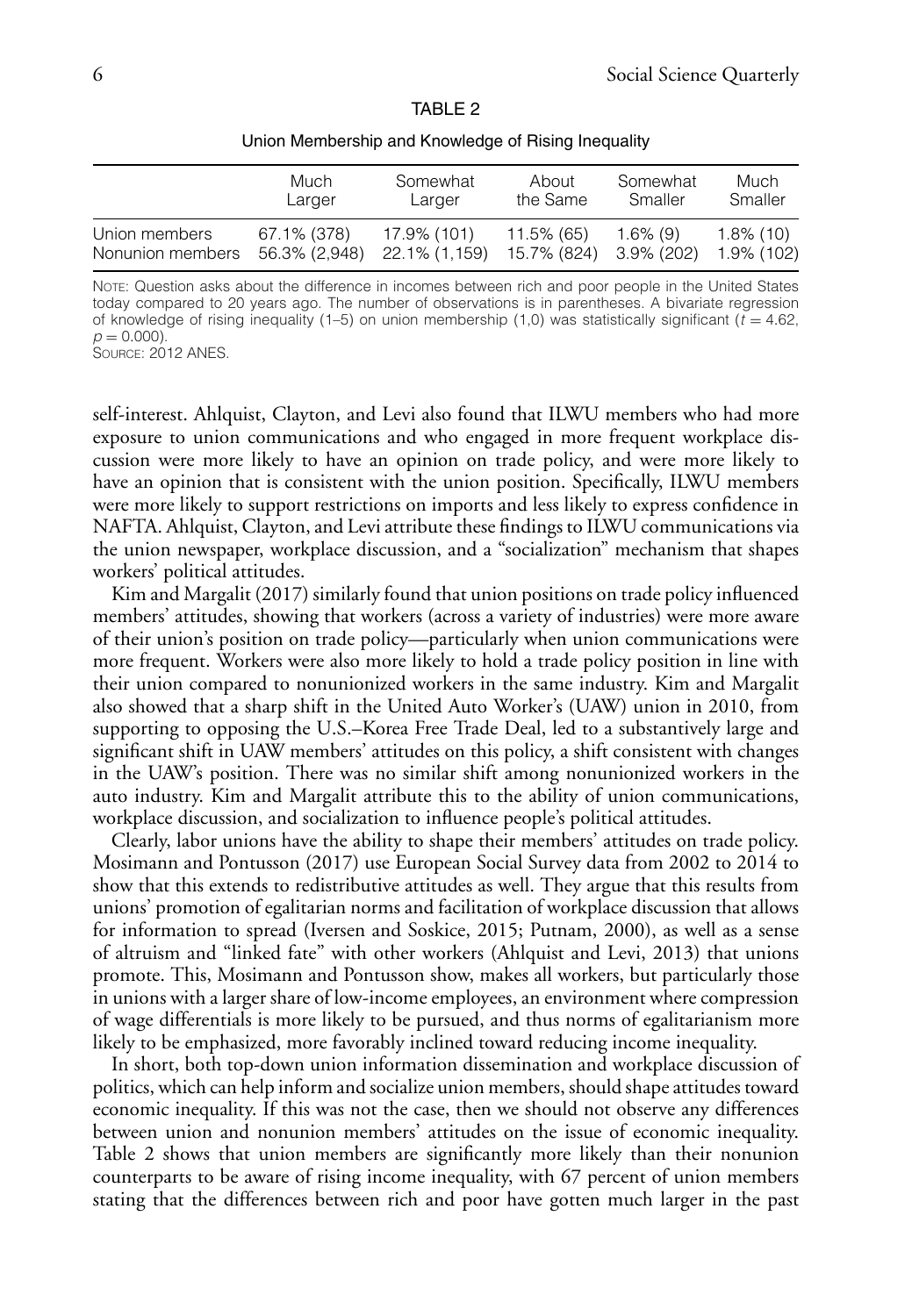|--|--|--|

#### Union Membership and Attitudes Toward Rising Inequality

|                  | Bad Thing     | Neither Good nor Bad | Good Thing  |
|------------------|---------------|----------------------|-------------|
| Union members    | 62.5% (331)   | 28.9% (153)          | 8.7% (46)   |
| Nonunion members | 51.5% (2,553) | 38.2% (1,893)        | 10.3% (512) |

NOTE: In 1967, households in the top 20 percent earned an average of 11 times as much as households in the bottom 20 percent. Today, the top earn an average of 15 times as much. Is it good, bad, or neither good nor bad that the DIFFERENCE between the top and the bottom incomes has changed this way? The number of observations is in parentheses. A bivariate regression of attitudes toward rising inequality (1–3) on union membership (1,0) was statistically significant ( $t = 4.13$ ,  $p = 0.000$ ). SOURCE: 2012 ANES.

| TARI F |  |
|--------|--|
|        |  |

#### Union Membership and Inequality Attitudes by Right-to-Work Status

|                           |                        | Knowledge of Inequality | Aversion to Inequality | (2)                    |
|---------------------------|------------------------|-------------------------|------------------------|------------------------|
| Union member              | $0.225***$             | $0.197***$              | $0.181***$             | $0.162**$              |
|                           | (0.064)                | (0.064)                 | (0.067)                | (0.067)                |
| Right-to-work state       | $-0.123***$            | $-0.112***$             | $-0.183***$            | $-0.178***$            |
|                           | (0.032)                | (0.032)                 | (0.033)                | (0.033)                |
| Union member $\times$ RTW | 0.075                  | 0.103                   | 0.081                  | 0.101                  |
|                           | (0.129)                | (0.129)                 | (0.129)                | (0.130)                |
| Republican                |                        | $-0.490***$<br>(0.031)  |                        | $-0.312***$<br>(0.031) |
| Constant cut1             | $-2.104***$            | $-2.304***$             | $-1.336***$            | $-1.453***$            |
|                           | (0.042)                | (0.046)                 | (0.028)                | (0.033)                |
| Constant cut2             | $-1.627***$            | $-1.833***$             | $-0.121***$            | $-0.229***$            |
|                           | (0.031)                | (0.037)                 | (0.023)                | (0.026)                |
| Constant cut3             | $-0.841***$<br>(0.024) | $-1.033***$<br>(0.028)  |                        |                        |
| Constant cut4             | $-0.214***$<br>(0.022) | $-0.386***$<br>(0.025)  |                        |                        |
| Observations              | 5,798                  | 5,782                   | 5,488                  | 5,469                  |

NOTE: Dependent variables (DVs) range from 1 to 5 (column 1) and from 1 to 3 (column 2); Ordered probit coefficients; robust standard errors are in parentheses.

∗∗∗*p<* 0.01; ∗∗*p <* 0.05; ∗*p <* 0.1 ; two-tailed.

SOURCE: 2012 ANES.

20 years compared to 56 percent of nonunion members. Table 3 provides further evidence to suggest that income inequality looms larger in the minds of union members, showing that union members are significantly more likely than their nonunion counterparts to state that the rise of inequality in the United States over the past four decades is a bad thing, with 63 percent of union members volunteering this opinion compared to 52 percent of nonunion members.

*Addressing Self-Selection into Labor Unions.* Table 4 shows that this relationship between union membership and attitudes toward inequality holds when taking partisanship (Bartels, 2016) into account, and that there are also no significant differences in right-towork (RTW) and non-RTW states. The RTW analyses are meant to help rule out the possibility that self-selection is driving therelationship between union membership and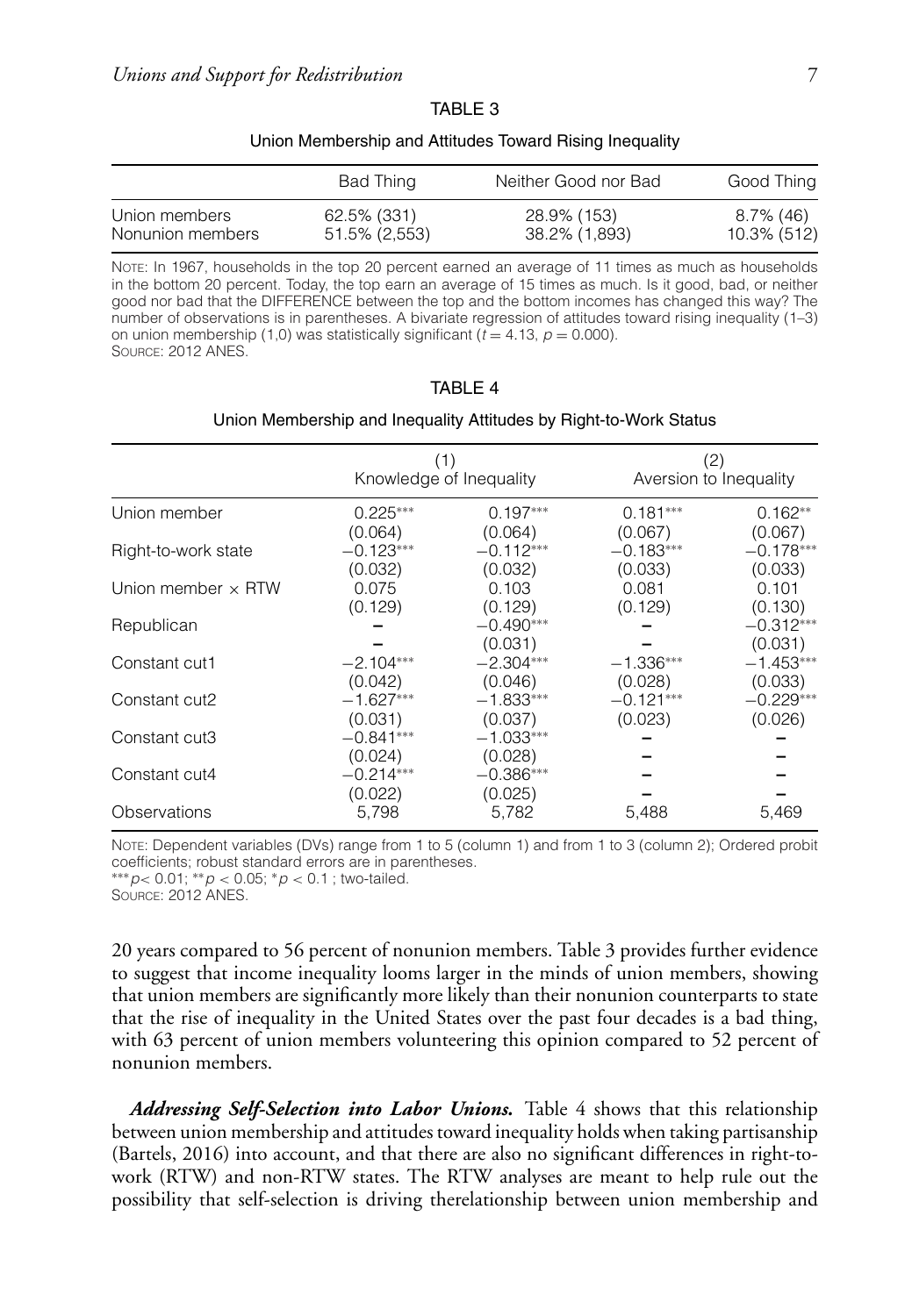| Obs.                                                                 | Variable                                                                                                                                                                                                                                                                        | Mean                                                                          | SD                                                                       | Min                                                                           | Max                                                                          |
|----------------------------------------------------------------------|---------------------------------------------------------------------------------------------------------------------------------------------------------------------------------------------------------------------------------------------------------------------------------|-------------------------------------------------------------------------------|--------------------------------------------------------------------------|-------------------------------------------------------------------------------|------------------------------------------------------------------------------|
| 1,750<br>1,750<br>1,750<br>1,450<br>1,450<br>1.712<br>1.712<br>1,750 | Pro-welfare spending (%)<br>Top 1 percent income share<br>Union membership (%)<br>Private-sector union membership (%)<br>Public-sector union membership (%)<br>Partisanship (Democrat (%)–Republican (%))<br>Ideology (liberal (%)–conservative (%))<br>Nonwhite population (%) | 20.326<br>14.091<br>14.850<br>9.275<br>33.452<br>6.663<br>$-14.781$<br>20.357 | 4.843<br>4.553<br>7.089<br>4.930<br>17.135<br>16.209<br>12.572<br>14.232 | 10.000<br>4.600<br>2.300<br>1.100<br>5.200<br>$-80.052$<br>$-64.624$<br>0.500 | 39.700<br>36.100<br>38.300<br>26.100<br>73.100<br>58.938<br>53.813<br>76.800 |
| 1.750<br>1,750                                                       | Per capita income (thousands of dollars)<br>Unemployment rate                                                                                                                                                                                                                   | 36.576<br>6.021                                                               | 7.664<br>2.103                                                           | 20.951<br>2.300                                                               | 68.957<br>17.800                                                             |
| 1,750                                                                | Economic policy liberalism (higher = liberal)                                                                                                                                                                                                                                   | 0.009                                                                         | 1.032                                                                    | $-2.100$                                                                      | 3.131                                                                        |

TABLE 5

| Descriptive Statistics, U.S. State Panel, 1978–2012 |  |  |  |
|-----------------------------------------------------|--|--|--|
|-----------------------------------------------------|--|--|--|

attitudes toward inequality. In RTW states, people cannot be forced to join a labor union as a condition of employment. As such, workers in RTW states can "free ride" and receive union benefits even if they do not belong to the union. Workers in RTW states have fewer incentives to join the union, and if they do belong are more likely to have joined as a result of political predispositions, rather than economic incentives.<sup>7</sup> If self-selection was driving results, that is, political predispositions are driving the decision to join a union and shaping attitudes toward inequality, we would expect that union membership would not have an influence on attitudes toward inequality in non-RTW states, where people should be less likely to join based on political predispositions. Results in Table 4 show that there are no differences between union members in RTW and non-RTW states, suggesting that unionization in and of itself is associated with greater knowledge of, and aversion toward, income inequality.

Overall, labor unions promote a more egalitarian distribution of income, and support political candidates and policies that favor a strong social safety net, mobilizing their members for political action in support of these policies. This is reflected in the observed differences between union and nonunion members' attitudes toward income inequality. As such, in contexts where organized labor is stronger, we should observe that the public is more averse to high inequality, and thus more likely to *respond* to rising inequality by supporting government policies to reduce it. More specifically, in contexts where union membership is higher, public opinion should *respond* to rising inequality by demanding increased redistribution.

**Hypothesis**: Unionization levels condition the relationship between income inequality and public support for redistribution.

### **Data and Methods**

To test this hypothesis, I employ an ordinary least squares regression model and panel data from the 50 American states from 1978 to 2012. The three primary variables of interest are over time measures of income inequality, union membership levels, and public

<sup>&</sup>lt;sup>7</sup>See Kim and Margalit (2017) for an extended discussion of this logic and an additional applied example.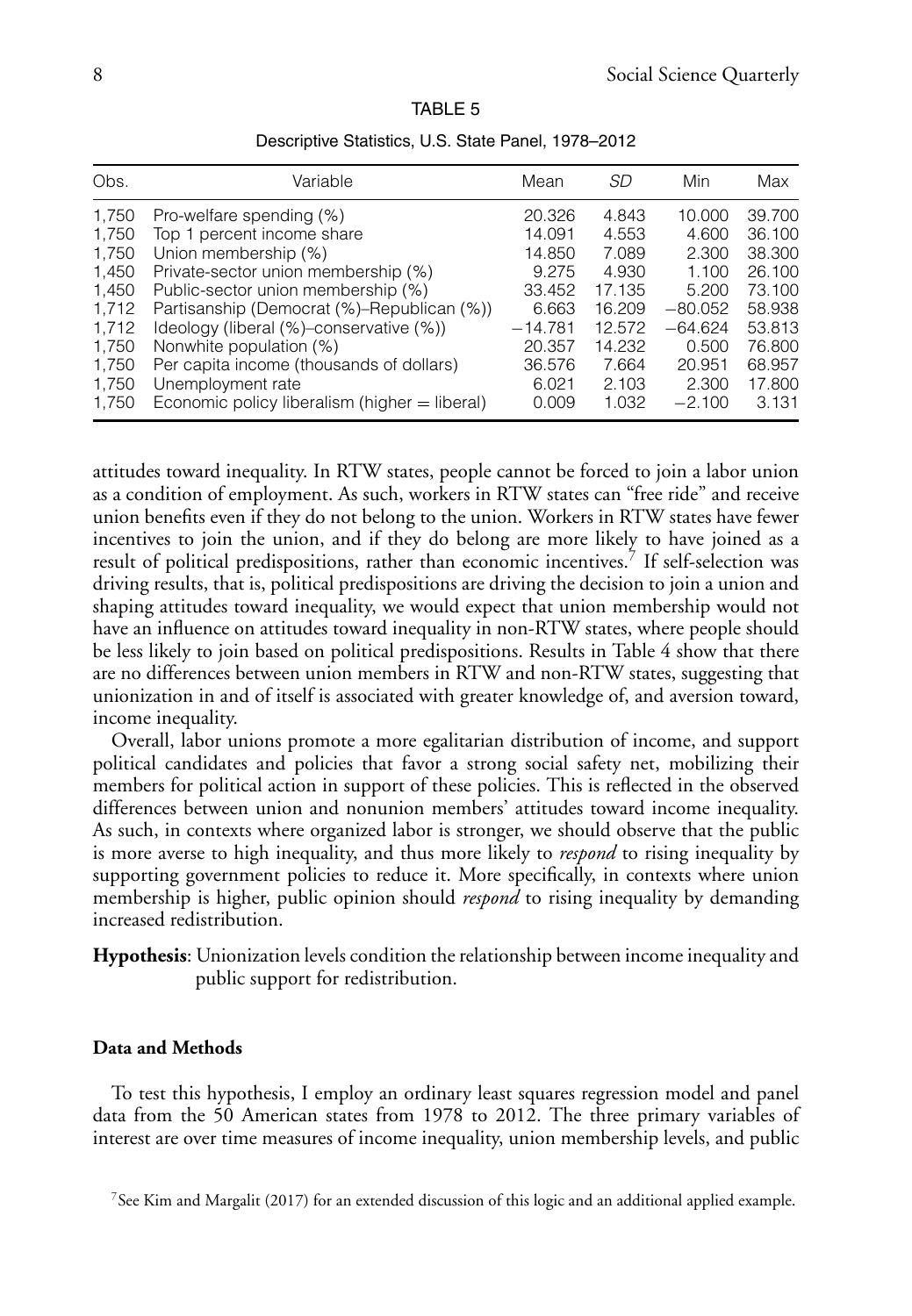support for welfare spending. Table 5 shows descriptive statistics for each of these three variables as well as for several controls. I explain each of these in greater detail below.

# *Dependent Variable*

I use a state-level measure of support for government spending on welfare. These data are obtained from Kim and Urpelainen (2017). Welfare spending is a prominent form of redistributive spending, comprises a large proportion of state budgets, and has long been an outcome of interest in the state politics literature (Barrilleaux, Holbrook, and Langer, 2002; Brown, 1995; Key, 1949). Kim and Urpelainen (2017) used multilevel regression and poststratification (MRP) and data from the General Social Survey to construct over time measures of state-level support for several different types of government spending.<sup>8</sup> This measure is valuable because of longitudinal availability, encompassing a time period in which unions were strong and inequality was low, as well as the contemporary era of weak unions and high inequality.<sup>9</sup> The dependent variable is operationalized as the percentage of a state's population in a given year that says we are currently spending "too little" on welfare. I use this measure from 1978 through 2012, spanning much of the era of rising U.S. income inequality.

# *Independent Variables*

The two main independent variables are a measure of the percentage of the nonagricultural workforce that belongs to a labor union and a measure of income inequality. Data on state-level union membership are obtained from Hirsch, MacPherson, and Vroman (2001), who used Current Population Survey (CPS) data to calculate annual measures of state union membership.<sup>10</sup> I use this variable from 1977 through 2011 (temporally preceding the dependent variable by one year).

Data on state-level income inequality are obtained from Mark Frank.<sup>11</sup> I measure inequality as the wealth share of the top 1 percent in each state. I do this because the nature of U.S. income inequality over the past several decades has been a collection of wealth at the top of the income distribution (Bartels, 2016; Volscho and Kelly, 2012). The top 1 percent reflects popular discourse, that is, "the 99 percent versus the 1 percent," and follows the trend of a collection of wealth at the very top of the income distribution, rather than a collection at the 20th percentile and above, for example.<sup>12</sup> This measure of inequality is based on IRS tax returns, rather than survey data from the U.S. Census Bureau. As such, it does not "top code" high incomes (above \$250,000, for example) and thus provides

 $8$ See Warshaw and Rodden (2012) for a broader discussion of MRP's validity as a technique for developing state-level estimates of public opinion.

<sup>10</sup>This variable includes both public- and private- sector union membership. I also separately run analyses for private- and public-sector unions, using available data from 1983 to 2011 (preceding the DV by one year). Results show that both private- and public-sector unionization levels condition the inequality–redistribution

<sup>11</sup>See (http://www.shsu.edu/eco\_mwf/inequality.html).<br><sup>12</sup>In contrast, the Gini coefficient (even if it is based on IRS tax return data), a measure of how equally income is distributed in a society (ranging from perfect equality, where all households hold the same amount of income, to perfect inequality, where one household owns all income), is not adequately sensitive to changes at the top of the income distribution (Franko, 2016:963, note 4).

 ${}^{9}$ In contrast, data from Pacheco (2014), which uses a similar methodology to measure state-level public opinion on welfare spending, only ranges from 1978 to 2000.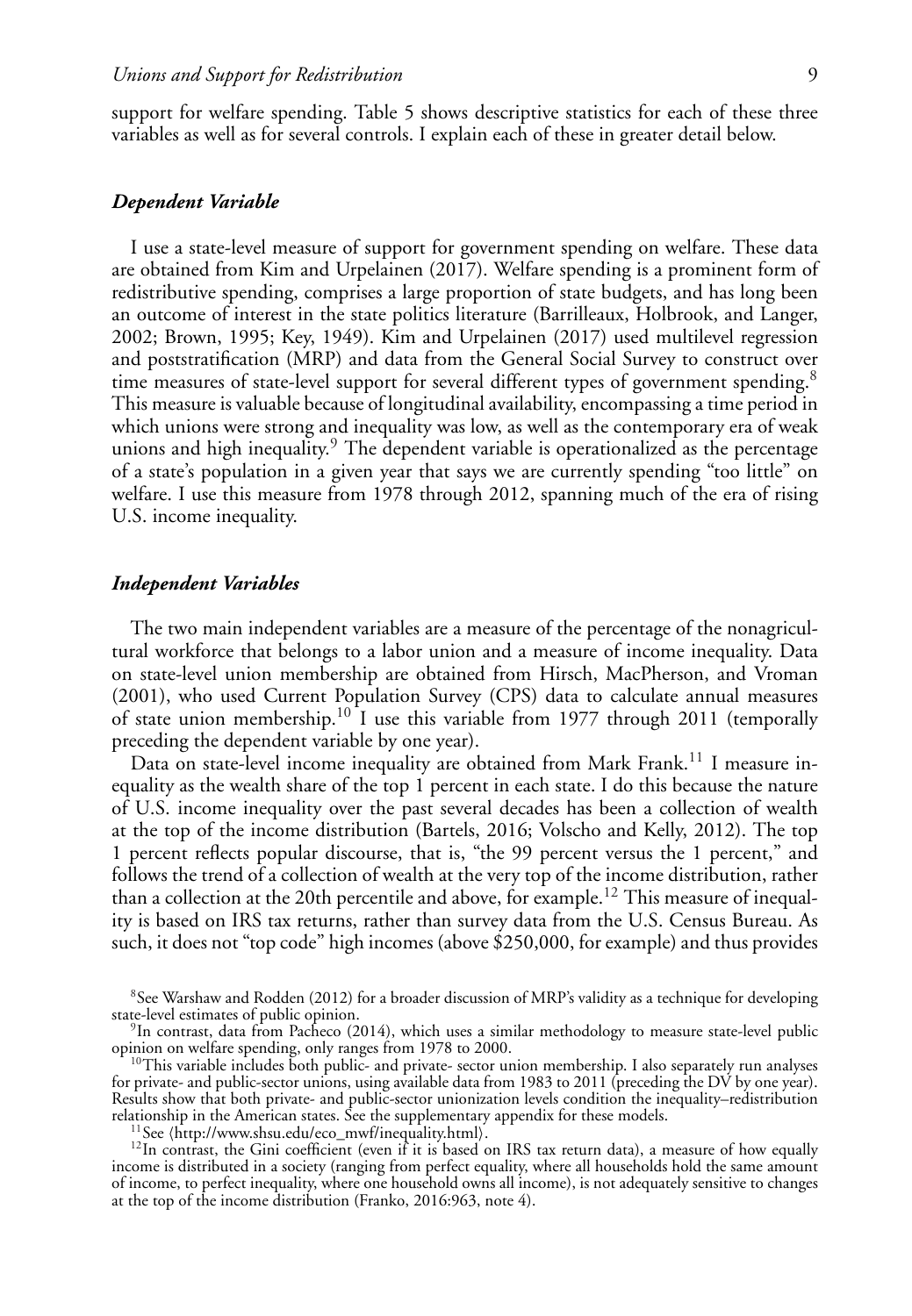a more accurate measure of the true extent of income inequality. This measure is available from 1917 through 2015, I use it here from 1977 through 2011, preceding the dependent variable by one year.

I also take into account several factors that past research has linked to redistributive preferences (Franko, 2016; Franko, Kelly, andWitko, 2016; Kam and Nam, 2008). I control for state partisanship and ideology (Erikson, Wright, and McIver, 1993) , expecting that more liberal and Democratic mass publics will desire greater levels of welfare spending.<sup>13</sup> I also control for the state unemployment rate, per capita income, the percentage of the population that is nonwhite, and previous government policy liberalism, accounting for the thermostatic nature of public opinion (Pacheco, 2013; Wlezien, 1995).<sup>14</sup> I also include year fixed effects, which account for factors such as the party of the president, and any national-level factors that may influence union membership and income inequality. I include state fixed effects, which restrict variation of welfare support to *within* states, rather than both within and across states. These state dummy variables also account for time-invariant factors such as state political culture or region, that is, whether a state is a part of the South or not.

#### **Unions and Public Opinion Toward Income Inequality**

Table 6 and Figure 2 illustrate the relationship between income inequality, union strength, and support for welfare spending in the American states. Results show that unions powerfully condition the inequality–redistribution relationship. From 1978 to 2012, overall (private and public combined) state union membership ranges from 2.3 percent (South Carolina in 2006) to 38.3 (West Virginia in 1982). At this lowest level of union membership, results show that an increase in state inequality (measured by the income share of the top 1 percent) would actually *decrease* support for welfare spending, with a one point increase in the top 1 percent wealth share depressing support for spending more on welfare by 0.16. Results from the marginal effects plot (Figure 2) show that higher inequality does not significantly increase support for welfare spending until state union membership exceeds 13 percent—which is above the 2017 national average of 10.7 percent. At the highest level of observed union membership (38 percent), a one point increase in the top 1 percent wealth share leads to a 0.67 increase in support for welfare spending, a substantively significant effect size, given that the dependent variable (the percentage of people in a particular state-year that say we are currently spending "too little" on welfare) ranges from 10.0 to 39.7 percent.<sup>15</sup>

<sup>15</sup>In the supplementary appendix, I used alternative measures of inequality. I used data from Mark Frank's website; a Gini coefficient that is based on IRS tax returns. This is a pretax measure of income inequality in the states. I also used a posttransfer (after federal and state benefits are included) measure of inequality that is based on data from the U.S. Census Bureau. These were originally collected by Franko, Kelly, and Witko

<sup>&</sup>lt;sup>13</sup>Partisanship and ideology are measured as the percentage of the state's population that self-identifies as Democrats minus the percentage that identifies as Republican, and the percentage of the state's population that self-identifies as ideologically liberal minus the percentage that identifies as conservative, respectively.<br><sup>14</sup>Data on the state unemployment rate, nonwhite population, partisanship, and ideology were obtained

from the Correlates of State Policy Data Set (Jordan and Grossmann, 2017); see http://ippsr.msu.edu/publicpolicy/correlates-state-policy. Data on state partisanship and ideology are missing for Alaska and Hawaii from 1977 to 1996. This is why there are not 1,750 observations (50 states  $\times$  35 years). Data on per capita income were obtained from https://www.bea.gov/regional/ and adjusted for inflation using the CPI inflation calculator; see (https://www.bls.gov/data/inflation\_calculator.htm). Data on state economic policy liberalism were obtained from Caughey and Warshaw (2017); see (https://dataverse.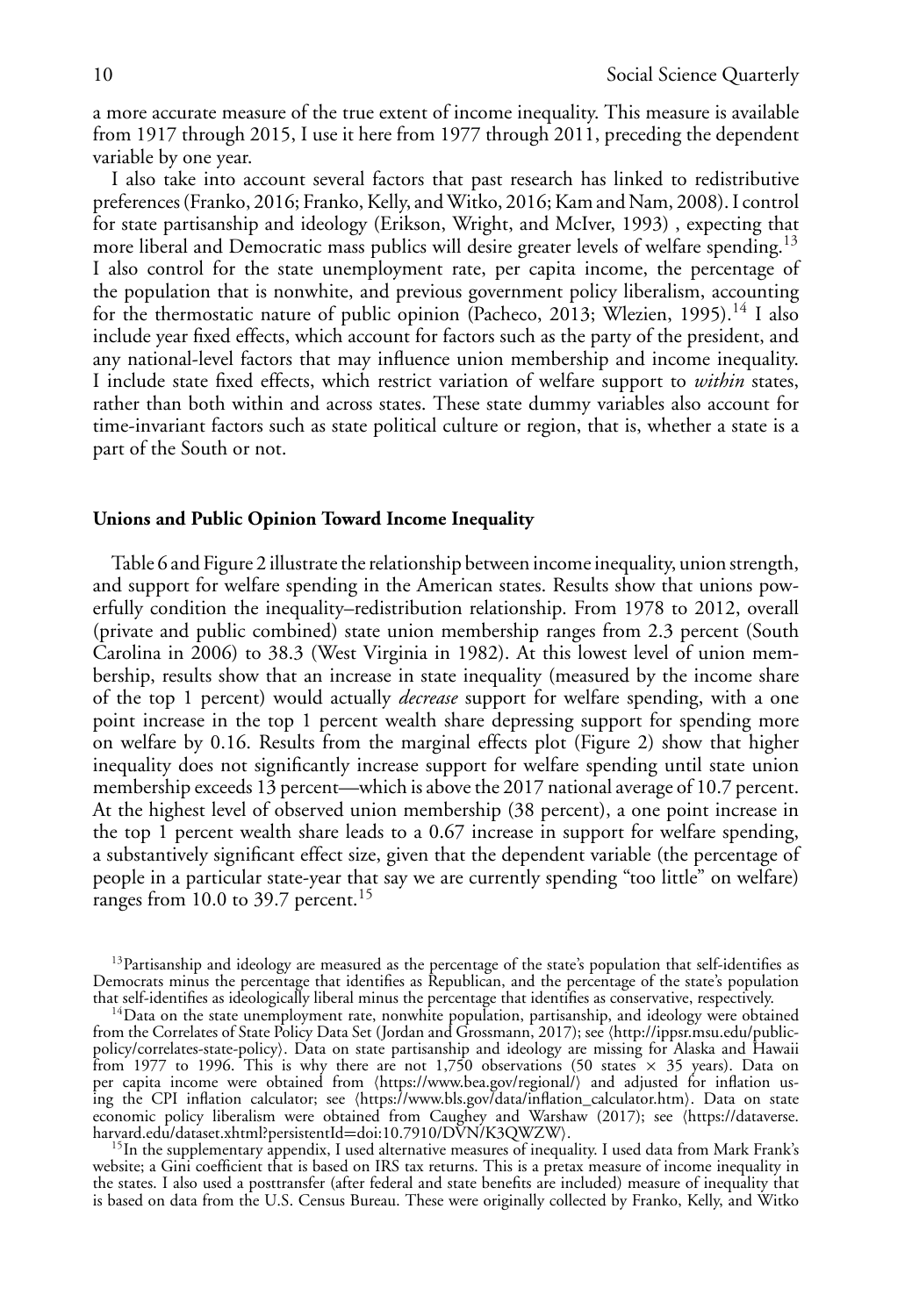|--|--|

| Top 1 percent income share                                           | $-0.205***$<br>(0.073)                  |
|----------------------------------------------------------------------|-----------------------------------------|
| Union membership (%)                                                 | $-0.283***$                             |
| Top 1 percent $\times$ Union membership (%)                          | (0.077)<br>$0.023***$                   |
| Partisanship (Democrat–Republican)                                   | (0.006)<br>$0.018***$                   |
| Ideology (liberal–conservative)                                      | (0.005)<br>$-0.005$                     |
| Nonwhite population (%)                                              | (0.006)<br>$0.060**$                    |
| Per capita income (in thousands)                                     | (0.025)<br>$0.091*$                     |
| Unemployment rate                                                    | (0.051)<br>0.004                        |
| Economic policy liberalism                                           | (0.069)<br>$-0.087$                     |
| Constant                                                             | (0.344)<br>17.542***                    |
| Year fixed effects?<br>State fixed effects?<br>Observations<br>$R^2$ | (2.044)<br>Yes<br>Yes<br>1,712<br>0.771 |

#### Union Membership, Inequality, and Support for Welfare Spending (1978–2012)

NOTE: DV is the percentage saying we are spending "too little" on welfare. All independent variables measured at *t* − 1; ordinary least squares coefficients. Robust standard errors are clustered by state in parentheses.

∗∗∗*p <* 0.01; ∗∗*p <* 0.05; ∗*p <* 0.1; two-tailed.

# *Exploring Heterogeneity in the Relationship*

*Public Versus Private Sector.* It is possible that issues of inequality are discussed/emphasized more in private-sector unions, given that workers tend to be less educated, and thus the higher share of lower wage/hourly workers might be focused more on issues of wage inequality than are more highly educated public-sector workers, for example, teachers.<sup>16</sup> To assess this possibility, I separately ran analyses for private- (membership ranges from 1.1 to 26.1 percent) and public-sector (membership ranges from 5.2 to 73.1 percent) state-level union membership (including the same controls as in Table 5). These data are available from 1984 onward. Results, presented in Table 7, show that both types of unionization positively condition support for redistribution.<sup>17</sup> See the supplementary appendix for the full regression models. The coefficient for private-sector unions is

<sup>(2016),</sup> ranging from 1976 to 2006. They were extended up through 2014 by Bucci (2018). I use them here through 2011. Regardless of which measure is used, the top 1 percent (based on IRS data), pretransfer Gini (based on IRS data), or a posttransfer Gini (based on Census data), I find that state-level unionization rates

 $S16$  See (https://gspp.berkeley.edu/research/featured/public-sector-employees-are-highly-educated-<br>underpaid).

 $17$ This is not to say that certain unions would differentially influence their members' attitudes, that is, teachers' unions on education spending or a steelworkers' union on free trade. However, on the broad issue of economic inequality, results here suggest that belonging to a union (vs. not belonging) shapes redistributive attitudes.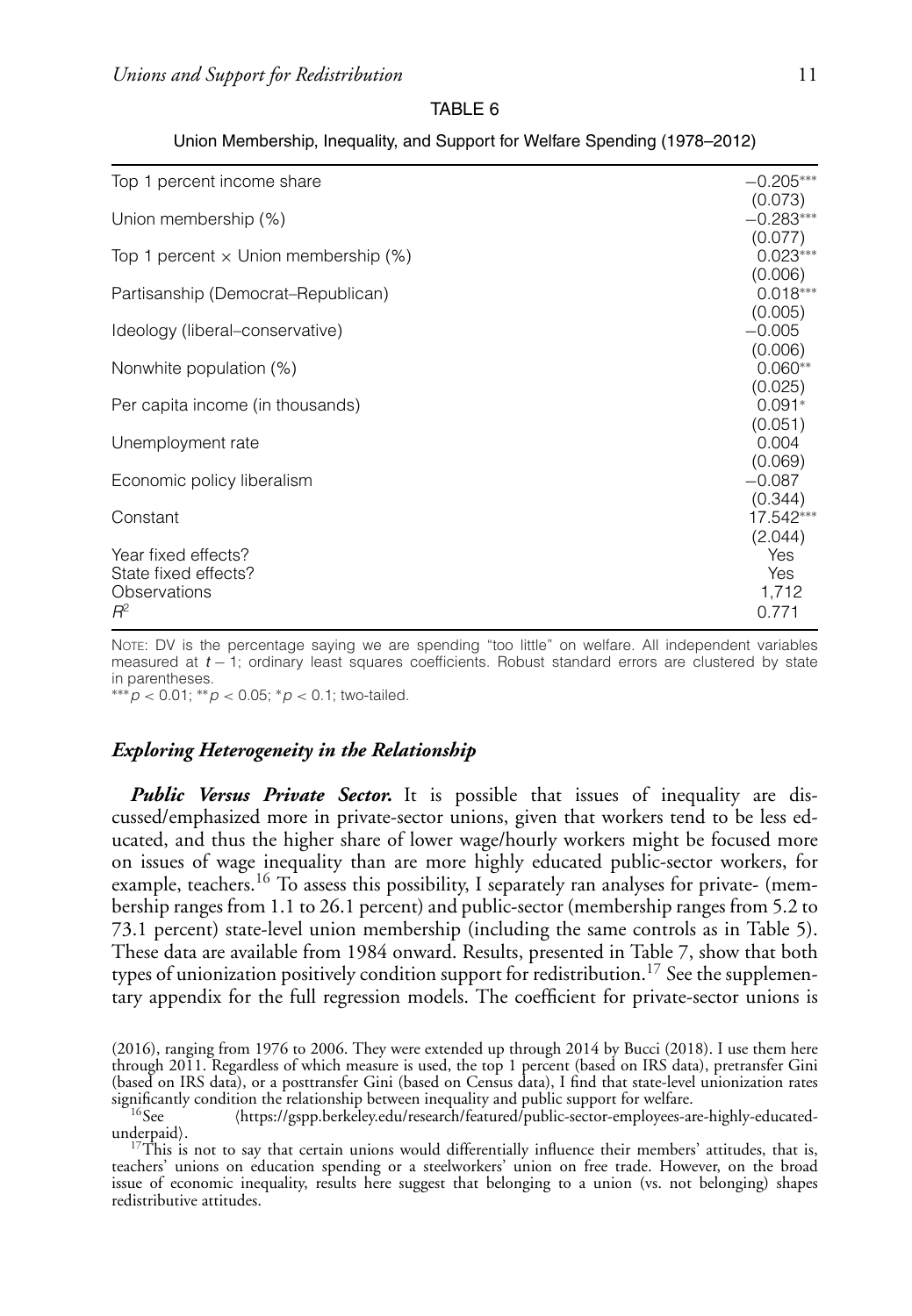#### FIGURE 2

#### Labor Union Strength, Inequality, and Support for Welfare Spending (1978–2012)



Marginal Effect of Inequality on Support for Redistribution

NOTE: Based on the ordinary least squares model in Table 6. Dashed lines represent 95 percent confidence intervals.

larger than for public-sector ones, suggesting that private-sector unions (which are larger in terms of raw numbers of people) make a larger difference (in terms of promoting mass responsiveness to inequality) than do those in the public sector, although public-sector unions matter as well. Given that private-sector unions have declined far more than their public-sector counterparts, this is a particularly important finding.

*South Versus Non-South.* I also examine potential differences between the South and the non-South (using the Census Bureau's divisions). The South has a larger minority population, and many southern whites are hostile toward economic redistribution. Indeed, the racial history of this region could certainly shape residents' attitudes toward issues of inequality and economic redistribution (Key, 1949; Soss, Fording, and Schram, 2008). The main analysis in Table 6 includes state fixed effects, which account for any effect that state political history, that is, being a part of the regional South, may exert on mass support for welfare spending.

In Table 8, I split the data into southern and nonsouthern states, separately examining how unionization conditions the relationship between inequality and support for welfare spending. In both South and non-South, I find that unionization significantly conditions mass responsiveness to inequality. I find that the relationship is actually stronger in the South than in the non-South (as indicated by the coefficient on the interaction term). This suggests that higher unionization would make *more* of a difference in the generally less union-friendly and less economically liberal South.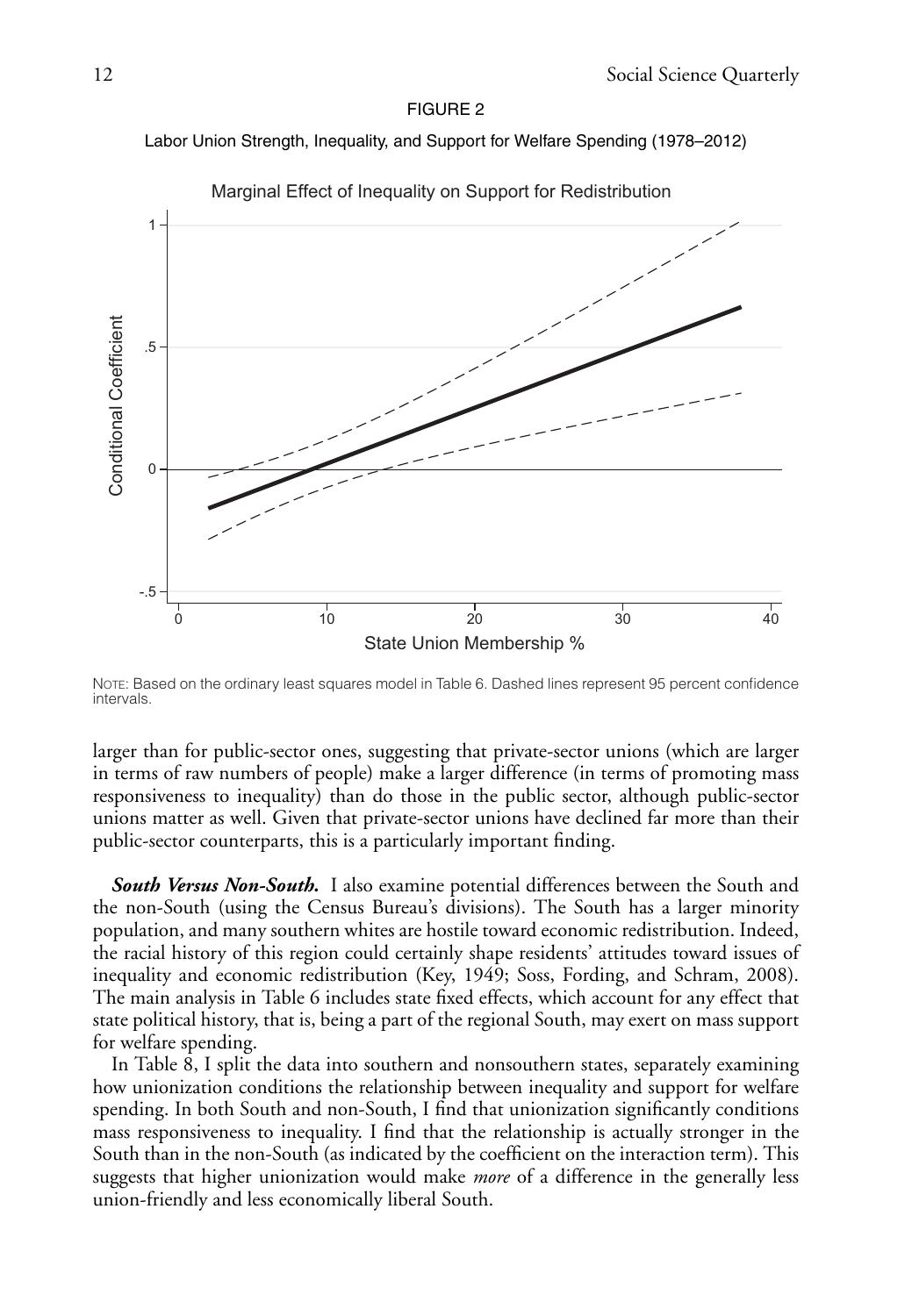|--|--|

|                                                                                   | (1)<br><b>Private Sector</b>                   | (2)<br><b>Public Sector</b>                    |
|-----------------------------------------------------------------------------------|------------------------------------------------|------------------------------------------------|
| Top 1 percent income share                                                        | $-0.156*$                                      | $-0.201**$                                     |
| Private-sector union (%)                                                          | (0.087)<br>$-0.413***$                         | (0.083)                                        |
| Top 1 percent $\times$ Private-sector union (%)                                   | (0.143)<br>$0.035***$                          |                                                |
| Public-sector union (%)                                                           | (0.010)                                        | $-0.140***$                                    |
| Top 1 percent $\times$ Public-sector union (%)                                    |                                                | (0.039)<br>$0.008***$                          |
| Constant                                                                          | 24.217***                                      | (0.002)<br>28.075***                           |
| Controls?<br>Year fixed effects?<br>State fixed effects?<br>Observations<br>$R^2$ | (2.333)<br>Yes<br>Yes<br>Yes<br>1,424<br>0.735 | (2.791)<br>Yes<br>Yes<br>Yes<br>1,424<br>0.737 |

# Unionization by Sector, Inequality, and Support for Welfare Spending (1984–2012)

NOTE: DV is the percentage saying we are spending "too little" on welfare. All independent variables are measured at *<sup>t</sup>* <sup>−</sup> 1. Robust standard errors are clustered by state in parentheses. ∗∗∗*<sup>p</sup> <sup>&</sup>lt;* 0.01; ∗∗*<sup>p</sup> <sup>&</sup>lt;* 0.05; <sup>∗</sup>*<sup>p</sup> <sup>&</sup>lt;* 0.1; two-tailed.

#### TABLE 8

#### Unionization, Inequality, and Support for Welfare Spending by Region (1978–2012)

|                                                                                   | (1)<br>South                      | (2)<br>Non-South                    |
|-----------------------------------------------------------------------------------|-----------------------------------|-------------------------------------|
| Top 1 percent income share                                                        | $-0.685***$                       | $-0.064$                            |
| Union membership (%)                                                              | (0.176)<br>$-0.675***$<br>(0.181) | (0.093)<br>$-0.110**$<br>(0.050)    |
| Top 1 percent $\times$ Union membership (%)                                       | $0.063***$<br>(0.015)             | $0.009**$<br>(0.004)                |
| Constant                                                                          | 19.484***<br>(3.274)              | 11.756***<br>(1.487)                |
| Controls?<br>Year fixed effects?<br>State fixed effects?<br>Observations<br>$R^2$ | Yes<br>Yes<br>No.<br>560<br>0.698 | Yes<br>Yes<br>No.<br>1,152<br>0.767 |

NOTE: DV is the percentage saying we are spending "too little" on welfare. All independent variables measured at *<sup>t</sup>* <sup>−</sup> 1. Robust standard errors clustered by state in parentheses. ∗∗∗*<sup>p</sup> <sup>&</sup>lt;* 0.01; ∗∗*<sup>p</sup> <sup>&</sup>lt;* 0.05; <sup>∗</sup>*<sup>p</sup> <sup>&</sup>lt;* 0.1; two-tailed.

# **Union Decline and Prospects for Redistribution in an Era of Inequality**

Overall, the totality of evidence suggests that labor unions, via a socialization and information provision mechanism, play an important role in determining the extent to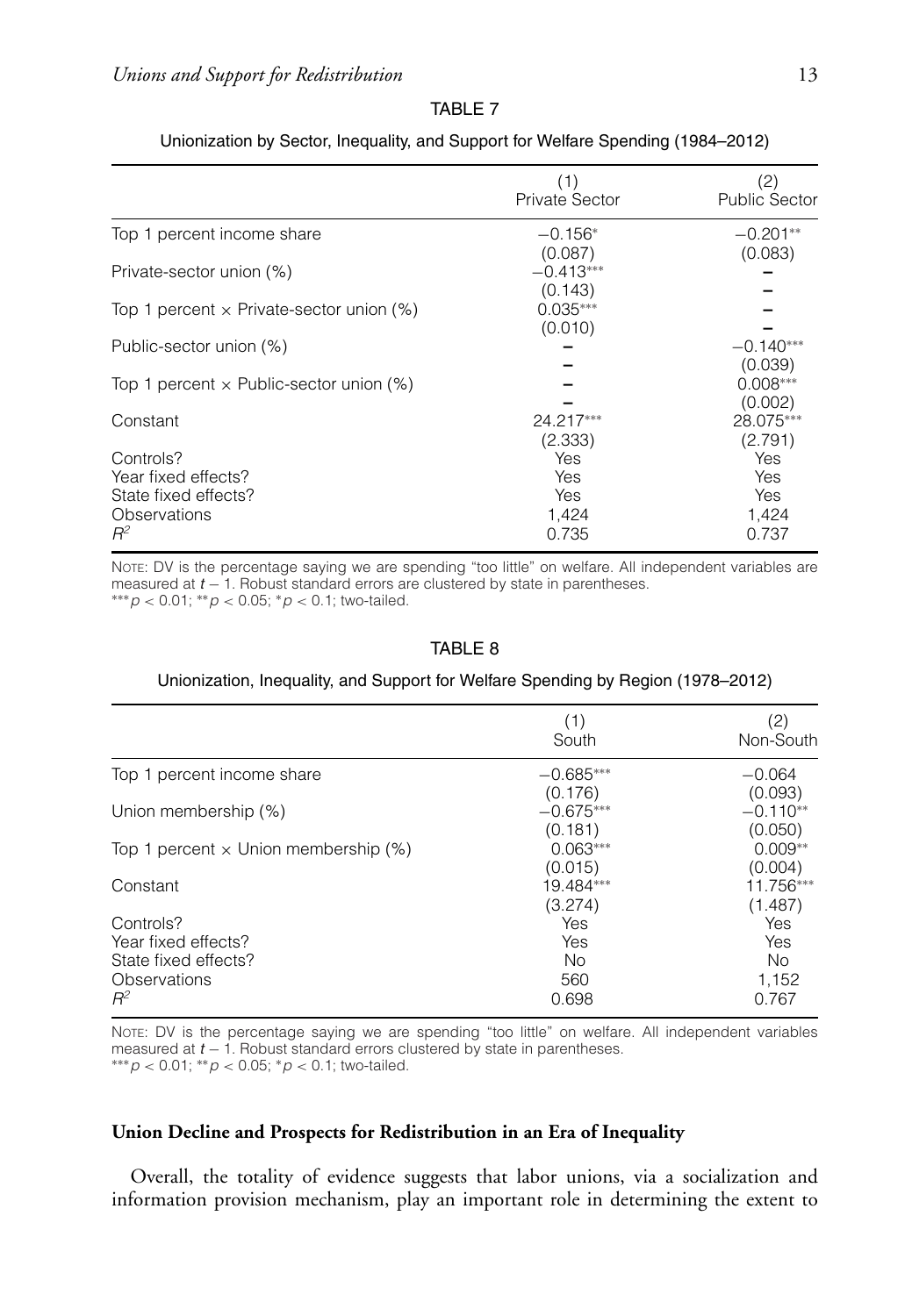which the mass public turns in favor of redistribution when inequality rises, that is, whether public opinion is *responsive* to inequality. These are substantively meaningful results that have important political implications, as shifts in public opinion can, over time, influence government policy outcomes (Caughey and Warshaw, 2017; Erikson, MacKuen, and Stimson, 2002; Soroka and Wlezien, 2010), shaping the distribution of economic and political power in society.

U.S. labor union membership peaked in 1953, with one in three workers belonging to a union (Goldfield and Bromsen, 2013). Since that time, unions have declined dramatically. Today, barely one in ten workers belong to a union. Furthermore, RTW legislation is on the rise, with several states, including Michigan and Wisconsin, former bastions of organized labor, passing legislation that curtails the ability of unions to organize workers. Recent Supreme Court rulings that prevent public-sector unions from collecting fees from nonunion members will likely further undermine organized labor.<sup>18</sup> Elite and media depiction of labor unions as corrupt, greedy, and undeserving of their benefits, particularly those in the public sector, can also undermine mass support for organized labor (Kane and Newman, 2017), something that will further increase economic inequality.

Decreased union strength can depress the political voice of lower-income groups (Schlozman, Verba, and Brady, 2012) that differ from the upper class in terms of many policy preferences, particularly those dealing with redistribution (Gilens, 2009; Leighley and Nagler, 2013). This further skews policy outcomes in favor of the wealthy (Bartels, 2016; Gilens, 2012), something that runs counter to the principle of political equality (Dahl, 2006; Lijphart, 1997) that underlies democratic governance. Decreased turnout is not the only manner through which declining union membership can influence inequality. The results here suggest that diminished unions will drive down support for redistribution as a result of fewer people being exposed to an environment that promotes pro-redistributive attitudes, and make it less likely that the mass public will respond to rising inequality by demanding greater government redistribution. If the mass public is not putting political pressure on government, be it through higher turnout, or through shifts in public opinion, then politicians will have little incentive to pursue redistributive policies.

One limitation of this study is that only welfare spending was examined. Indeed, this has a pejorative connotation (Gilens, 1999), and it is possible that unions would more strongly promote responsiveness to other types of redistributive spending such as education (see, e.g., Franko, 2016). Furthermore, support for policies such as higher taxes on the rich or a higher minimum wage were not examined. This would be useful to examine going forward. There are several other potential paths for future work as well. I think it is worthwhile to examine how the strength of organized labor shapes public opinion in the American states. For example, it would be interesting to compare mass politics in states with a strong union history versus those that have typically been hostile to unions, perhaps following the model of Andrew Gelman and his colleagues in their study of the politics in rich and poor states (Gelman et al., 2009). Future work would also do well to examine whether rising inequality is driven more by public-sector or private-sector unions, given that the latter have declined far more than the former. Finally, future research would do well to examine if income inequality equally depresses the political participation of union and nonunion members, or if unions acts as a bulwark against the demobilizing effects of high economic inequality. It is also crucial to examine whether high inequality spurs unions to lobby government to reduce inequality, and whether state governments actually respond with policy changes.

<sup>&</sup>lt;sup>18</sup>See (https://www.nytimes.com/2018/06/27/us/politics/supreme-court-unions-organized-labor.html).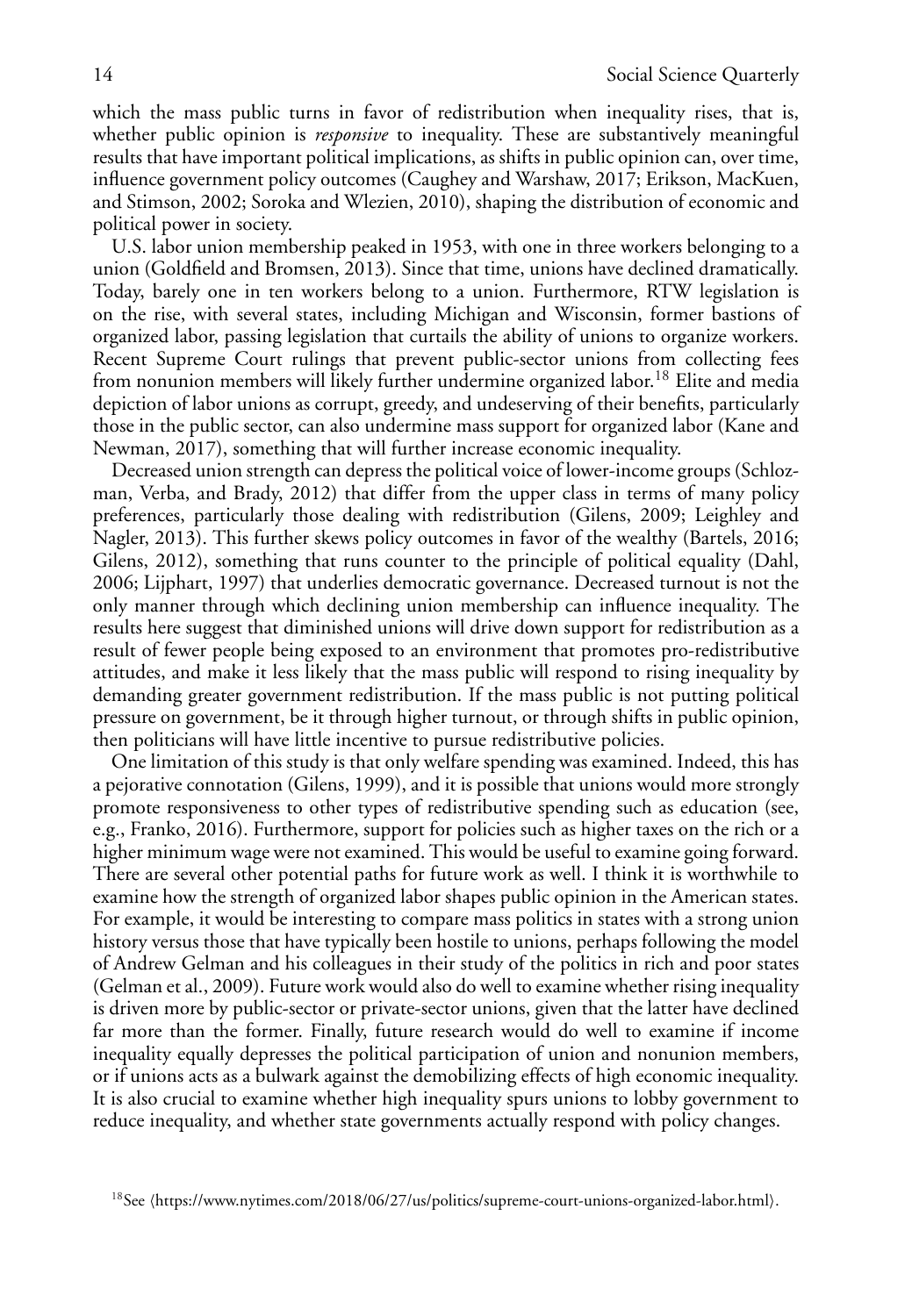#### *Unions and Support for Redistribution* 15

Overall, these findings illustrate how unions shape public opinion toward rising inequality. Although the American mass public appears to be aware of and concerned about rising inequality, public opinion has not meaningfully shifted in favor of redistribution, even in an era of high, and rising, inequality. The decline of organized labor can offer an explanation for this. The continued decline of U.S. union membership will help to ensure that "the heavenly chorus sings with an upper class accent" (Schattschneider, 1960:35), likely resulting in a continuation of the status quo of economic and political inequality.

#### **REFERENCES**

Ahlquist, John S. 2017. "Labor Unions, Political Representation, and Economic Inequality." *Annual Review of Political Science* 20:409–32.

Ahlquist, John S., Amanda B. Clayton, and Margaret Levi. 2014. "Provoking Preferences: Unionization, Trade Policy, and the ILWU Puzzle." *International Organization* 68(1):33–75.

Ahlquist, John S., and Margaret Levi. 2013. *In the Interest of Others: Organizations and Social Activism*. Princeton, NJ: Princeton University Press.

Anzia, Sarah F., and Terry M. Moe. 2016. "Do Politicians Use Policy to Make Politics? The Case of Public-Sector Labor Laws." *American Political Science Review* 110(4):763–77.

Asher, Herbert B., Eric Heberlig, Randall Ripley, and Karen Snyder. 2001. *American Labor Unions in the Electoral Arena*. Baltimore, MD: Rowman and Littlefield.

Barrilleaux, Charles, Thomas Holbrook, and Laura Langer. 2002. "Electoral Competition, Legislative Balance, and American State Welfare Policy." *American Journal of Political Science* 46(2):415–27.

Bartels, Larry M. 2016. *Unequal Democracy: The Political Economy of the New Gilded Age*, 2nd ed. Princeton, NJ: Princeton University Press.

Becher, Michael, Daniel Stegmueller, and Konstantin Käppner. 2018. "Local Union Organization and Law Making in the US Congress." *Journal of Politics* 80:539–54.

Benabou, Roland. 2000. "Unequal Societies: Income Distribution and the Social Contract." *American Economic Review* 90(1):96–129.

Boudreau, Cheryl, and Scott A. MacKenzie. 2018. "Wanting What Is Fair: How Party Cues and Information About Income Inequality Affect Public Support for Taxes." *Journal of Politics* 80(2):367–81.

Brady, David, Regina S. Baker, and Ryan Finnigan. 2013. "When Unionization Disappears: State-Level Unionization and Working Poverty in the United States." *American Sociological Review* 78(5):872–96.

Brown, Robert D. 1995. "Party Cleavages and Welfare Effort in the American States." *American Political Science Review* 89(1):23–33.

Bucci, Laura C. 2018. "Organized Labor's Check on Rising Economic Inequality in the U.S. States." *State* Politics & Policy Quarterly. Available at  $\langle$ https://doi.org/10.1177/1532440018760198 $\rangle$ .

Caughey, Devin, and Christopher Warshaw. 2017. "Policy Preferences and Policy Change: Dynamic Responsiveness in the American States, 1936–2014." *American Political Science Review* 112(2):249–66.

Dahl, Robert. 2006 (1956). *Preface to Democratic Theory, Expanded Edition*. Chicago, IL: University of Chicago Press.

Dark, Taylor E. 1999. *Unions and the Democrats: An Enduring Alliance*. Ithaca, NY: Cornell University Press.

Ellis, Christopher. 2013. "Social Context and Economic Biases in Representation." *Journal of Politics* 75(3):773–86.

Erikson, Robert S., Michael B. MacKuen, and James A. Stimson. 2002. *The Macro Polity*. Cambridge: Cambridge University Press.

Erikson, Robert S., Gerald C. Wright, and John P. McIver. 1993. *Statehouse Democracy: Public Opinion and Policy in the American States*. Cambridge: Cambridge University Press.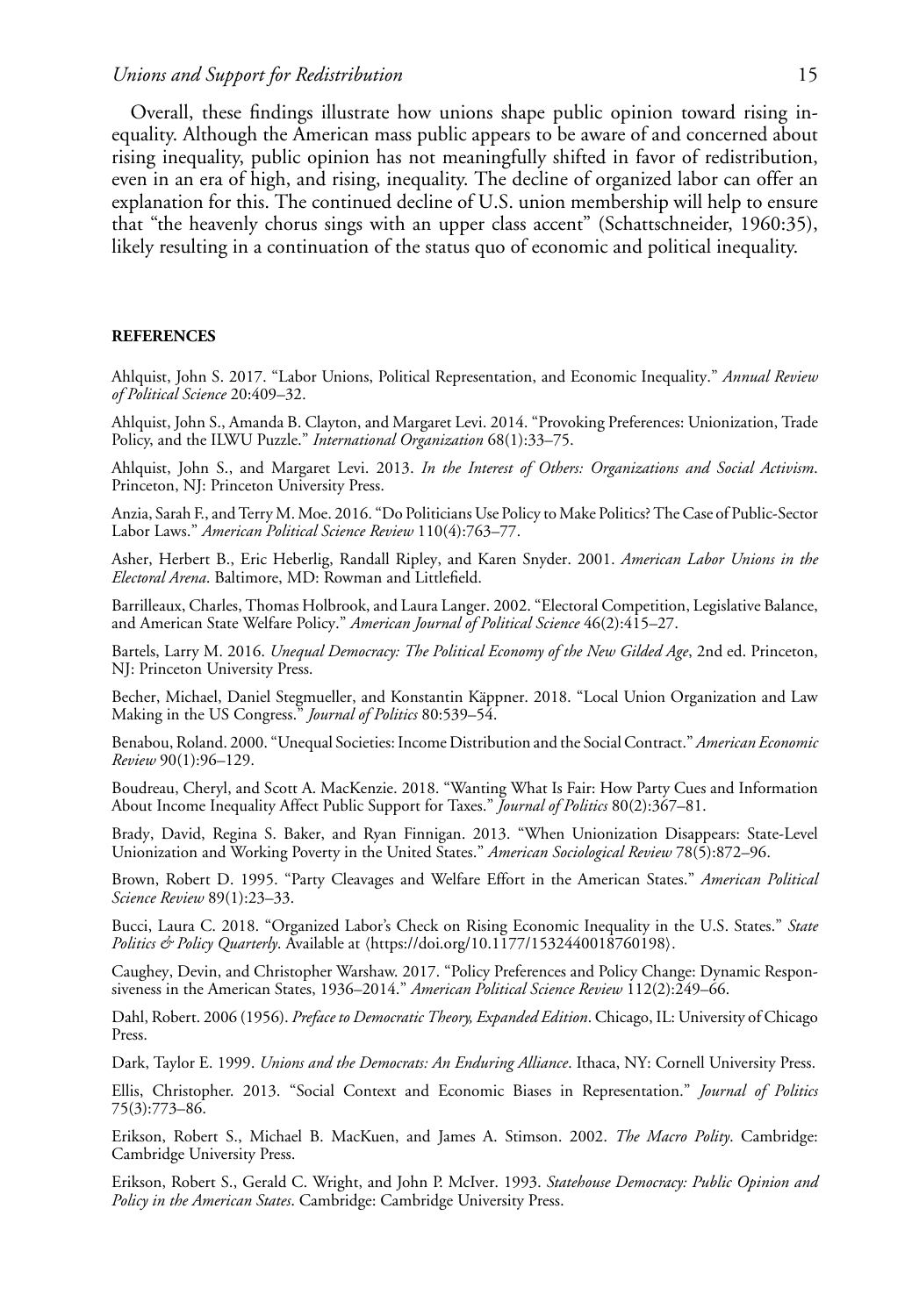Flavin, Patrick. 2016. "Labor Union Strength and the Equality of Political Representation." *British Journal of Political Science* 48:1075–91.

Flavin, Patrick, and Michael T. Hartney. 2015. "When Government Subsidizes its Own: Collective Bargaining Laws as Agents of Political Mobilization." *American Journal of Political Science* 59(4):896–911.

Flavin, Patrick, and Benjamin Radcliff. 2011. "Labor Union Membership and Voting Across Nations." *Electoral Studies* 30(4):633–41.

Francia, Peter L., and Nathan S. Bigelow. 2010. "Polls and Elections: What's the Matter with the White Working Class? The Effects of Union Membership in the 2004 Presidential Election." *Presidential Studies Quarterly* 40(1):140–58.

Francia, Peter L., and Susan Orr. 2014. "Labor Unions and the Mobilization of Latino Voters: Can the Dinosaur Awaken the Sleeping Giant?" *Political Research Quarterly* 67(4):943–56.

Franko, William W. 2016. "Political Context, Government Redistribution, and the Public's Response to Growing Economic Inequality." *Journal of Politics* 78(4):957–63.

Franko, William W., Nathan J. Kelly, and Christopher Witko. 2016. "Class Bias in Voter Turnout, Representation, and Income Inequality." *Perspectives on Politics* 14(2):351–68.

Freeman, Richard B., and James L. Medoff. 1984. *What Do Unions Do*? New York: Basic Books.

Gelman, Andrew, David Park, Boris Shor, and Jeronimo Cortina. 2009. *Red State, Blue State, Rich State, Poor State: Why Americans Vote the Way They Do*. Princeton, NJ: Princeton University Press.

Gilens, Martin. 1999. *Why Americans Hate Welfare: Race, Media, and the Politics of Antipoverty Policy*. Chicago, IL: University of Chicago Press.

———. 2009. "Preference Gaps and Inequality in Representation." *PS: Political Science & Politics* 42(2): 335–41.

———. 2012. *Affluence and Influence: Economic Inequality and Political Power in America*. Princeton, IL: Princeton University Press.

Goldfield, Michael, and Amy Bromsen. 2013. "The Changing Landscape of US Unions in Historical and Theoretical Perspective." *Annual Review of Political Science* 16:231–57.

Hacker, Jacob S., and Paul Pierson. 2010. *Winner-Take-All Politics: How Washington Made the Rich Richer—And Turned its Back on the Middle Class*. New York: Simon & Schuster.

Hayes, Thomas J. 2014. "Do Citizens Link Attitudes with Preferences? Economic Inequality and Government Spending in the 'New Gilded Age."'*Social Science Quarterly* 95(2):468–85.

Hirsch, Barry T., and David A. Macpherson. 2003. "Union Membership and Coverage Database from the Current Population Survey: Note." *Industrial and Labor Relations Review* 56(2):349–54.

Hirsch, Barry T., David A. Macpherson, and Wayne G. Vroman. 2001. "Estimates of Union Density by State." *Monthly Labor Review* 124(7):51–55.

Iversen, Torben, and David Soskice. 2015. "Information, Inequality, and Mass Polarization: Ideology in Advanced Democracies." *Comparative Political Studies* 48(13):1781–1813.

Jansa, Joshua M., and Michelle M. Hoyman. 2018. "Do Unions Punish Democrats? Free-Trade Votes and Labor PAC Contributions, 1999–2012." *Political Research Quarterly* 71(2):424–39.

Kam, Cindy D., and Yunju Nam. 2008. "Reaching Out or Pulling Back: Macroeconomic Conditions and Public Support for Social Welfare Spending." *Political Behavior* 30(2):223–58.

Kane, John V., and Benjamin J. Newman. 2017. "Organized Labor as the New Undeserving Rich? Mass Media, Class-Based Anti-Union Rhetoric and Public Support for Unions in the United States." *British Journal of Political Science*. Available at https://doi.org/10.7910/DVN/XT08HW.

Kelly, Nathan J., and Peter K. Enns. 2010. "Inequality and the Dynamics of Public Opinion: The Self-Reinforcing Link Between Economic Inequality and Mass Preferences." *American Journal of Political Science* 54(4):855–70.

Kerrissey, Jasmine, and Evan Schofer. 2013. "Union Membership and Political Participation in the United States." *Social Forces* 91(3):895–928.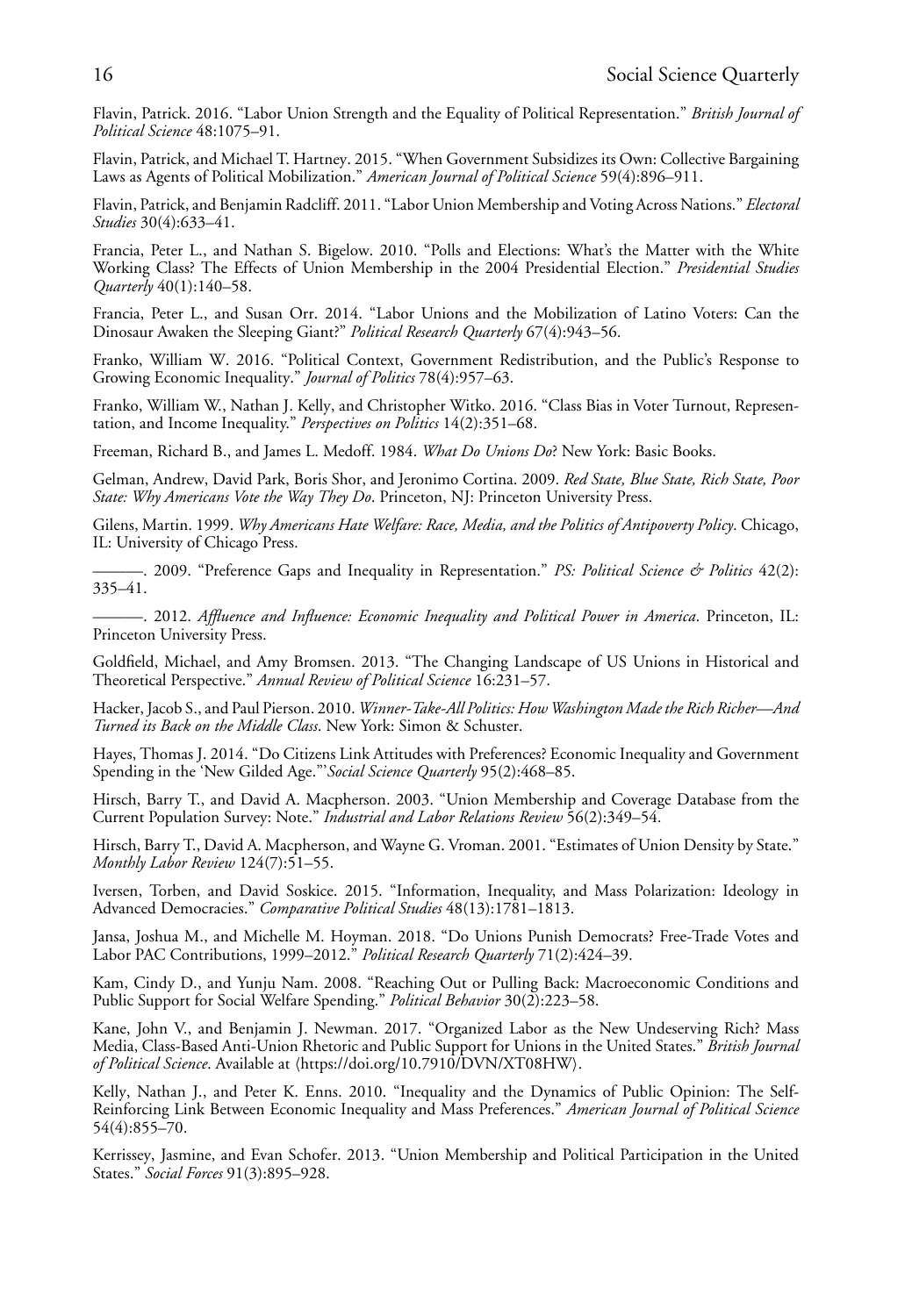Key, Valdimir Orlando. 1949. *Southern Politics in State and Nation*. Knoxville, TN: University of Tennessee Press.

Kim, Sung Eun, and Yotam Margalit. 2017. "Informed Preferences? The Impact of Unions on Workers' Policy Views." *American Journal of Political Science* 61(3):728–43.

Kim, Sung Eun, and Johannes Urpelainen. 2017. "Environmental Public Opinion in US States, 1973–2012." *Environmental Politics* 27(1):89–114.

Leighley, Jan E., and Jonathan Nagler. 2007. "Unions, Voter Turnout, and Class Bias in the US Electorate, 1964–2004." *Journal of Politics* 69(2):430–41.

———. 2013. *Who Votes Now? Demographics, Issues, Inequality, and Turnout in the United States*. Princeton, NJ: Princeton University Press.

Lichtenstein, Nelson. 2013. *State of the Union: A Century of American Labor*, rev. and exp. ed. Princeton, NJ: Princeton University Press.

Lijphart, Arend. 1997. "Unequal Participation: Democracy's Unresolved Dilemma Presidential Address, American Political Science Association, 1996." *American Political Science Review* 91(1):1–14.

Luttig, Matthew. 2013. "The Structure of Inequality and Americans' Attitudes Toward Redistribution." *Public Opinion Quarterly* 77(3):811–21.

McCall, Leslie. 2013. *The Undeserving Rich: American Beliefs About Inequality, Opportunity, and Redistribution*. Cambridge: Cambridge University Press.

McCall, Leslie, Derek Burk, Marie Laperriere, and Jennifer A. Richeson. 2017. "Exposure to Rising Inequality ´ Shapes Americans' Opportunity Beliefs and Policy Support." *Proceedings of the National Academy of Sciences* 114(36):9593–98.

Meltzer, Allan H., and Scott F. Richard. 1981. "A Rational Theory of the Size of Government." *Journal of Political Economy* 89(5):914–27.

Mosimann, Nadja, and Jonas Pontusson. 2017. "Solidaristic Unionism and Support for Redistribution in Contemporary Europe." *World Politics* 69(3):448–92.

Newman, Benjamin J., and Thomas J. Hayes. 2017. "Durable Democracy? Economic Inequality and Democratic Accountability in the New Gilded Age." *Political Behavior* 41(1):5–30.

Newman, Benjamin J., Christopher D. Johnston, and Patrick L. Lown. 2015. "False Consciousness or Class Awareness? Local Income Inequality, Personal Economic Position, and Belief in American Meritocracy." *American Journal of Political Science* 59(2):326–40.

Newman, Benjamin J., and John V. Kane. 2017. "Economic Inequality and Public Support for Organized Labor." *Political Research Quarterly* 70(4):918–32.

Pacheco, Julianna. 2013. "The Thermostatic Model of Responsiveness in the American States." *State Politics & Policy Quarterly* 13(3):306–32.

———. 2014. "Measuring and Evaluating Changes in State Opinion Across Eight Issues." *American Politics Research* 42(6):986–1009.

Page, Benjamin I., and Martin Gilens. 2017. *Democracy in America? What Has Gone Wrong and What We Can Do About It*. Chicago, IL: University of Chicago Press.

Page, Benjamin I., and Lawrence R. Jacobs. 2009. *Class War? What Americans Really Think About Economic Inequality*. Chicago, IL: University of Chicago Press.

Putnam, Robert D. 2000. *Bowling Alone: The Collapse and Revival of American Community*. New York: Simon & Schuster.

Radcliff, Benjamin, and Patricia Davis. 2000. "Labor Organization and Electoral Participation in Industrial Democracies." *American Journal of Political Science* 44(1):132–41.

Radcliff, Benjamin, and Martin Saiz. 1998. "Labor Organization and Public Policy in the American States." *Journal of Politics* 60(1):113–25.

Rosenfeld, Jake. 2014. *What Unions No Longer Do*. Cambridge, MA: Harvard University Press.